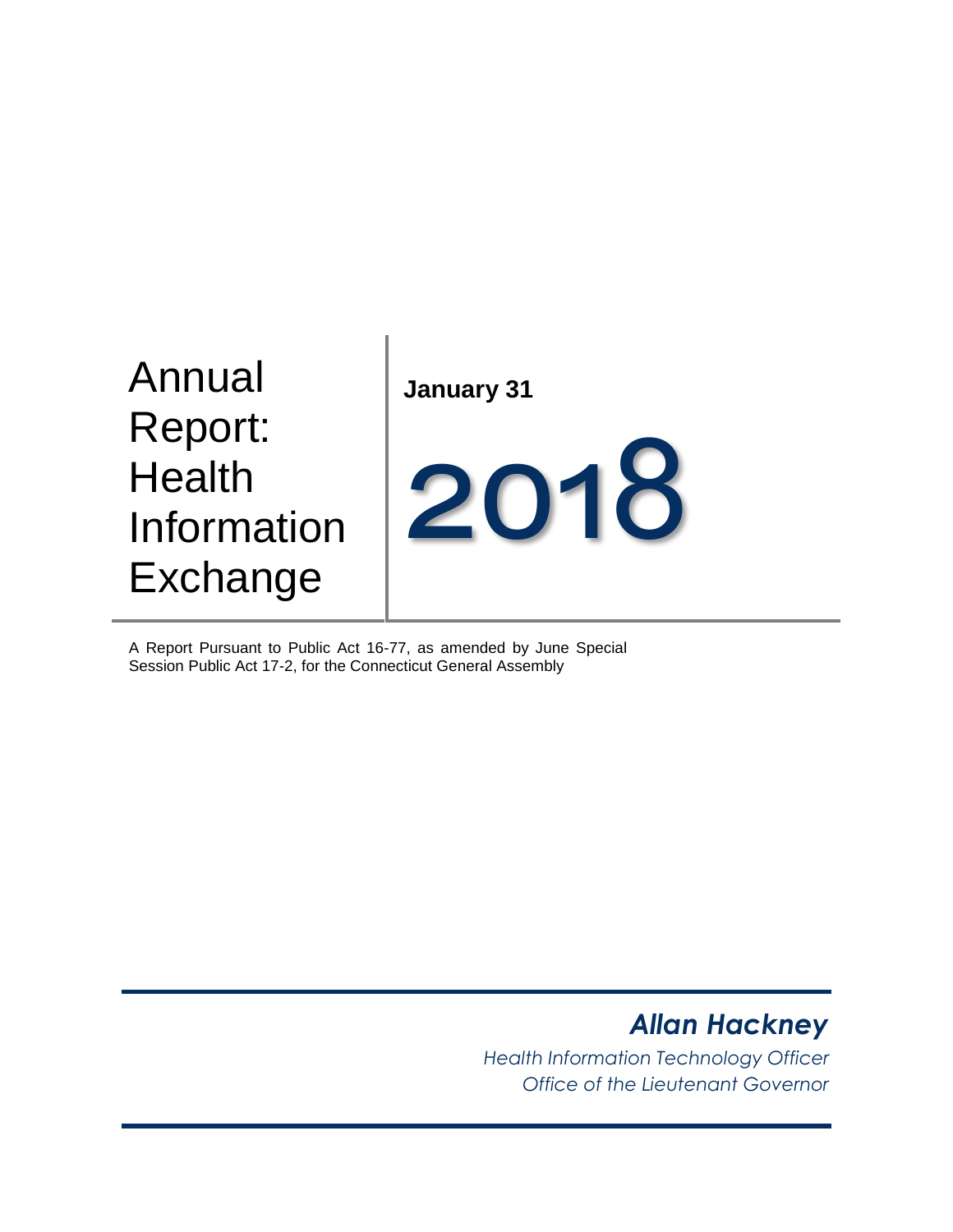## **Table of Contents**

| Completed Activities of the Statewide Health Information Technology Plan & Data Standards 4                                                                         |
|---------------------------------------------------------------------------------------------------------------------------------------------------------------------|
|                                                                                                                                                                     |
|                                                                                                                                                                     |
|                                                                                                                                                                     |
|                                                                                                                                                                     |
|                                                                                                                                                                     |
|                                                                                                                                                                     |
| Approved Implementation Advance Planning Document (IAPD) Funding  9                                                                                                 |
|                                                                                                                                                                     |
| Submission of Implementation Advanced Planning Document Update (IAPD-U) Appendix D11                                                                                |
| Recommendations for Policy, Regulatory, Legislative Changes, and Other Initiatives Promoting                                                                        |
| Future Activities of Development and Implementation of the State-Wide Health Information                                                                            |
|                                                                                                                                                                     |
|                                                                                                                                                                     |
|                                                                                                                                                                     |
|                                                                                                                                                                     |
|                                                                                                                                                                     |
|                                                                                                                                                                     |
|                                                                                                                                                                     |
| 22                                                                                                                                                                  |
|                                                                                                                                                                     |
| Recommendations for Policy, Regulatory and Legislative Changes and Other Initiatives to<br>Promote the State's Health Information Technology and Exchange Goals  26 |
|                                                                                                                                                                     |
|                                                                                                                                                                     |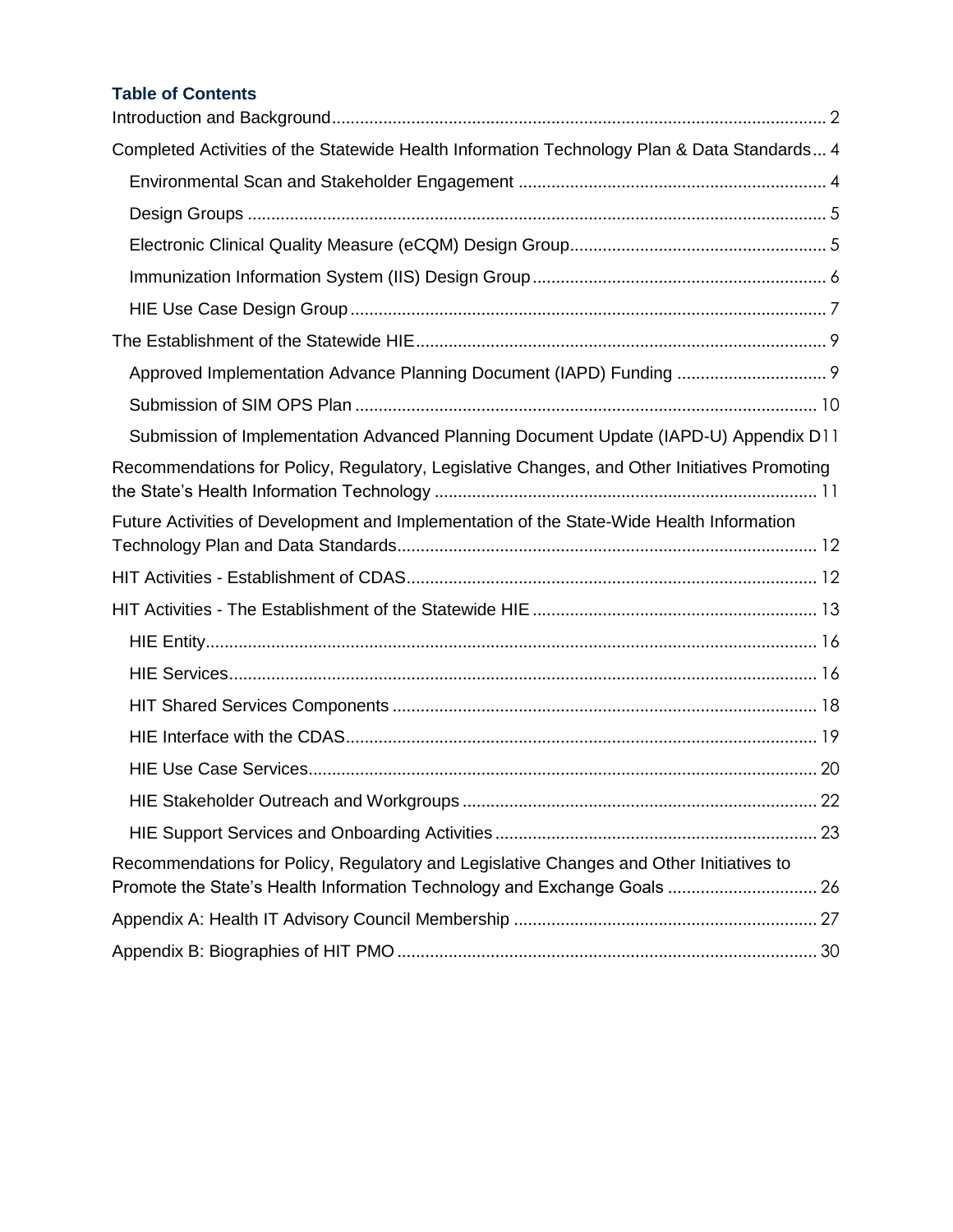# <span id="page-2-0"></span>**Introduction and Background**

The State Innovation Model Project Management Office (SIM PMO) secured funds in May 2014 under Connecticut's SIM grant, and is using some of the funding to accelerate investments to promote a statewide HIE and clinical quality measure production<sup>1</sup>. The SIM Health Information Technology (HIT) advisory council met approximately fifteen (15) times over a course of eighteen (18) months to further define technology needs to support the SIM PMO's work with stakeholders to reform healthcare delivery, promote population health and value based insurance design, eliminate health inequities and to advance the use of alternative payment models. The SIM PMO solicited technical assistance from the Center for Medicare & Medicaid Innovation [\(CMMI\)](https://innovation.cms.gov/About/index.html)<sup>2</sup> and Office of the National Coordinator of Health Information Technology [\(ONC\)](https://www.healthit.gov/) to further define the State's technology needs.

On May 2, 2016, the Connecticut General Assembly passed [Public Act 16-77](https://www.cga.ct.gov/asp/cgabillstatus/cgabillstatus.asp?selBillType=Bill&which_year=2016&bill_num=289) (P.A. 16-77), *An Act Concerning Patient Notices, Designation of a Health Information Technology Officer, Assets Purchased for the State-Wide Health Information Exchange and Membership of the State Health*  Information Technology Advisory Council." This act revises Public Act 15-146<sup>3</sup>.

Public Act 16-77 required the Lieutenant Governor, the lead on the Connecticut's health reform initiatives, to designate a Health Information Technology Officer (HITO), responsible for coordinating all statewide health information technology initiatives and leading the effort for a statewide Health Information Exchange (HIE). The law transferred administrative authority of the statewide HIE to the HITO. The Act retains the HIT Advisory Council<sup>4</sup>, a multi-stakeholder group that advises the State on statewide HIT issues. (See Appendix A: Member Roster.)

Public Act 16-77 required the HITO, in consultation with the statewide Health IT Advisory Council, to submit a report to the Connecticut General Assembly concerning:

- (1) The development and implementation of the state-wide health information technology plan and data standards, established and implemented by the HITO;
- (2) The establishment of the statewide HIE; and

(3) Recommendations for policy, regulatory and legislative changes and other initiatives to promote the state's Health Information Technology and Exchange goals

<sup>1</sup> Clinical quality measures (CQM) is a tool that helps measure and track the quality of healthcare services provided by healthcare providers. These measures use data associated with providers' ability to deliver high-quality care or relate to long-term goals for quality healthcare. Additional information can be found a[t https://www.healthit.gov/policy-researchers-implementers/clinical-quality-measures](https://www.healthit.gov/policy-researchers-implementers/clinical-quality-measures)

<sup>3</sup> The 2015 Connecticut General Assembly passed Senate Bill No. 811 authorizing the Commissioner of the Department of Social Services (DSS) to administer a statewide Health Information Exchange (HIE). The resulting Public Act 15-146, An Act Concerning Hospitals, Insurers, and Health Care Consumers, also establishes a 28-member State Health Information Technology Advisory Council (Advisory Council). This was supplanted Public Act 16-77 in 2016.

<sup>4</sup> P.A. 16-77 statewide Health authorized the addition of three members to the statewide Health IT Advisory Council.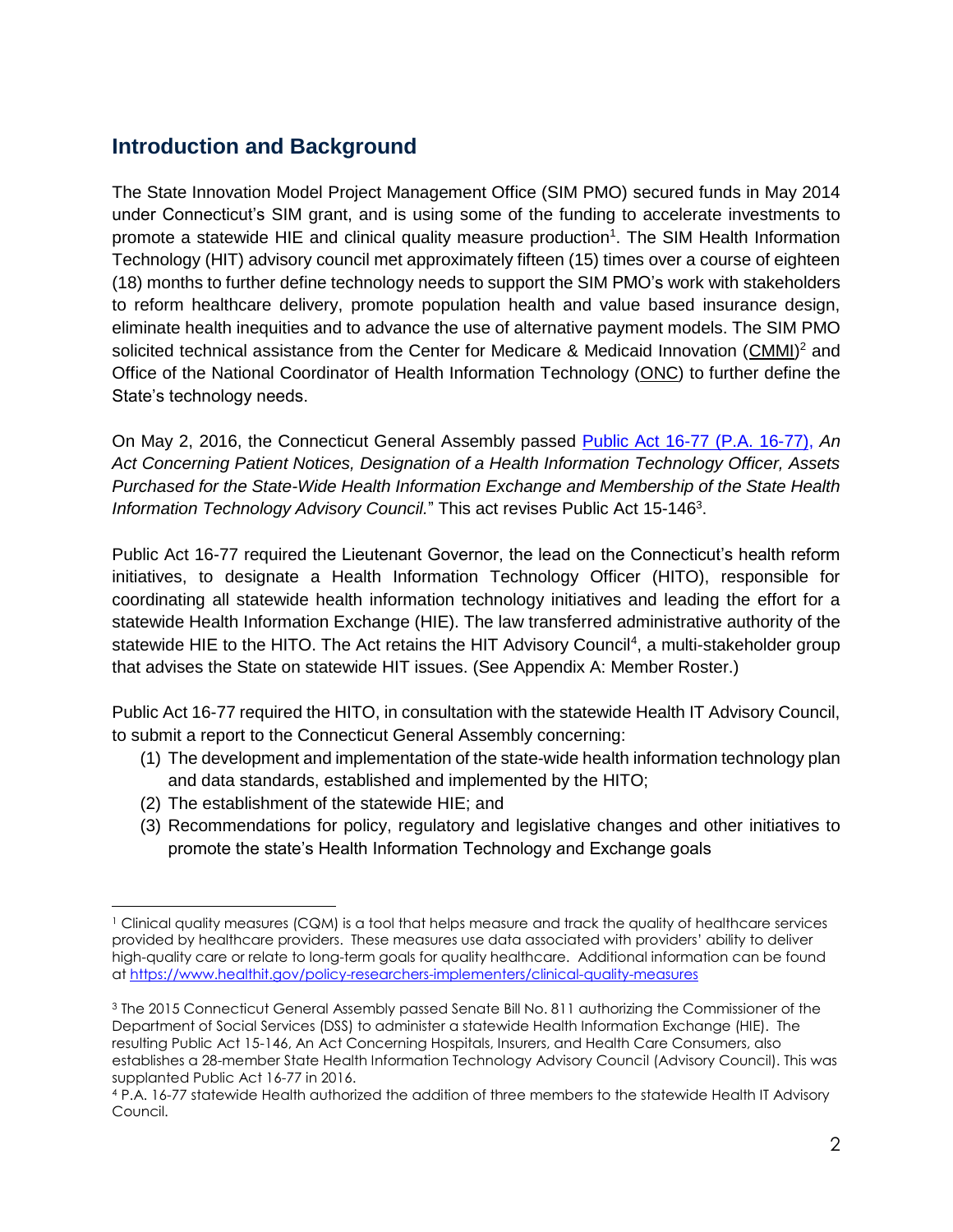Connecticut's vision aligns with Connecticut Public Act 16-77 through the adoption and effective use of health IT to support quality improvement. To achieve the State's aims of healthier people, better healthcare, smarter spending, and health equity, the State will establish an interoperable HIE as envisioned by Public Act 16-77:

*There shall be established a State-wide Health Information Exchange to empower consumers to make effective health care decisions, promote patient-centered care, improve the quality, safety, and value of health care, reduce waste and duplication of services, support clinical decision-making, keep confidential health information secure and make progress toward the state's public health goals. [Sec. 6, § 17-b-59d (a)]<sup>5</sup>*

The enactment of P.A. 16-77 also reorganized the scope of the State Innovation Model (SIM) HIT Council; it was integrated into statewide Health Information Technology (HIT) Advisory Council with the aim enhancing overall coordination of HIT efforts. The SIM grant provides funding supports for consulting services to the SIM PMO to facilitate and support the HIT Advisory Council, in conjunction with the support of the Office of the Lieutenant Governor.

In January 2017, the Lieutenant Governor designated Allan Hackney as the HITO. The HITO and the statewide HIT Advisory Council developed a strategic road map to include activities of (i) stakeholder engagement, (ii) environmental scan, (iii) use case development and prioritization, and (iv) the development of an HIE Plan.

June Special Session [Public Act No. 17-2](https://www.cga.ct.gov/2017/act/pa/pdf/2017PA-00002-R00SB-01502SS1-PA.pdf) amended Public Act 16-77 in two significant ways:

- 1. The Act created the Office of Health Strategy (OHS), combining the HITO and Health Information Technology Project Management Office (HIT PMO), the SIM PMO, the All Payer Claims Database and the Office of Healthcare Access into one entity—the office is effective on February 1, 2018--and
- 2. Authorizes the state to establish, or designate, a neutral, trusted organization representing public and private interests to operate agreed-to statewide HIE. This organization will establish and oversee a common set of policies, business practices, and standards to drive trusted health information exchange to support patient-centered care, ensure privacy and security of data exchanged, and to decrease the costs and complexity of exchange and analytics.

 $\overline{a}$ 

<sup>5</sup> <https://www.cga.ct.gov/2016/ACT/pa/pdf/2016PA-00077-R00SB-00289-PA.pdf>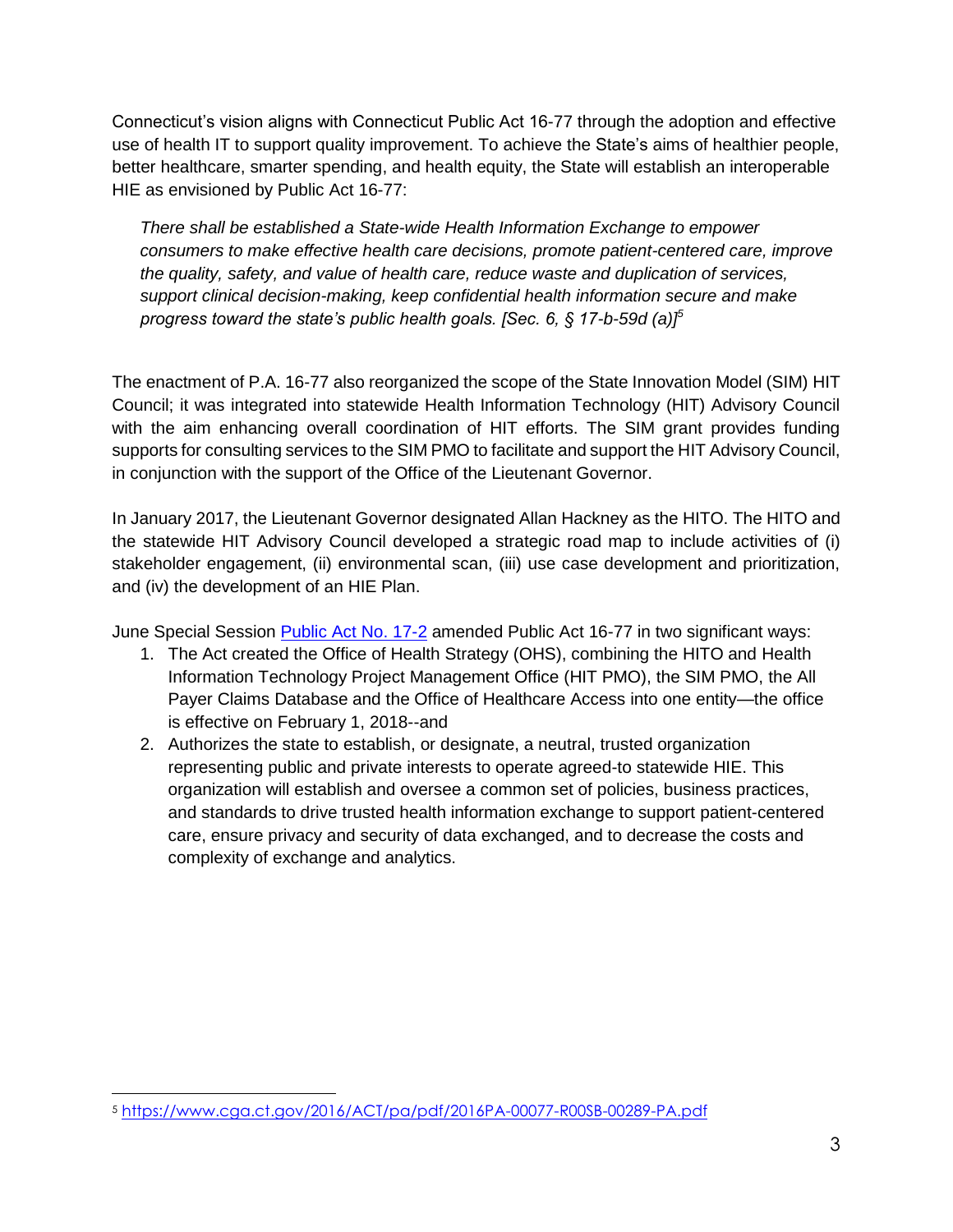# <span id="page-4-0"></span>**Completed Activities of the Statewide Health Information Technology Plan & Data Standards**

The HITO, HIT PMO, and SIM PMO completed activities in support of a statewide health information plan, HIE establishment, and policy, regulatory and legislative changes. In 2017, the HITO, the statewide HIT Advisory Council, and HIT PMO developed and completed the following activities:

- a broad and comprehensive environmental scan and stakeholder engagement,
- prioritization of a vast library of potential HIE use cases determine via multiple design groups,
- finalization of top ten prioritized use case cases
- a strategic road map

## <span id="page-4-1"></span>**Environmental Scan and Stakeholder Engagement**

In early 2017, the HITO produced a comprehensive environmental scan to assess the current HIT environment and to engage organizations to provide input on interests and priorities from statewide stakeholders. The HITO undertook this work over a three-month period with transparency, broad stakeholder input, and continuous communication. The results are informed by nearly 300 individuals representing over 130 organizations from across the healthcare system in Connecticut. The stakeholder engagement process consisted of seven distinct activities:

- Identify Stakeholder Domains
- Identify Stakeholders within Domains
- Define Topics to be Assessed
- Establish Mechanisms for Input
- Review Relevant Background Documents
- Gather Input
- Analyze Stakeholder Input

The resulting engagement process outlined nine priority recommendations, representing Connecticut's short-term and long-term goals for HIT and HIE:

- 1. Keep patients and consumers the primary focus
- 2. Leverage existing interoperability initiatives
- 3. Implement core technology that complements and interoperates with systems currently in use by private sector organizations
- 4. Establish "rules of the road" to provide an appropriate policy framework that:
	- engenders trust amongst all stakeholders
	- discourages inertia and duplicative solutions
	- creates patient and provider-centric, solutions-oriented cooperation
	- safeguards consumers' interests in privacy, security, confidentiality, and patient safety
	- encourages market-based solutions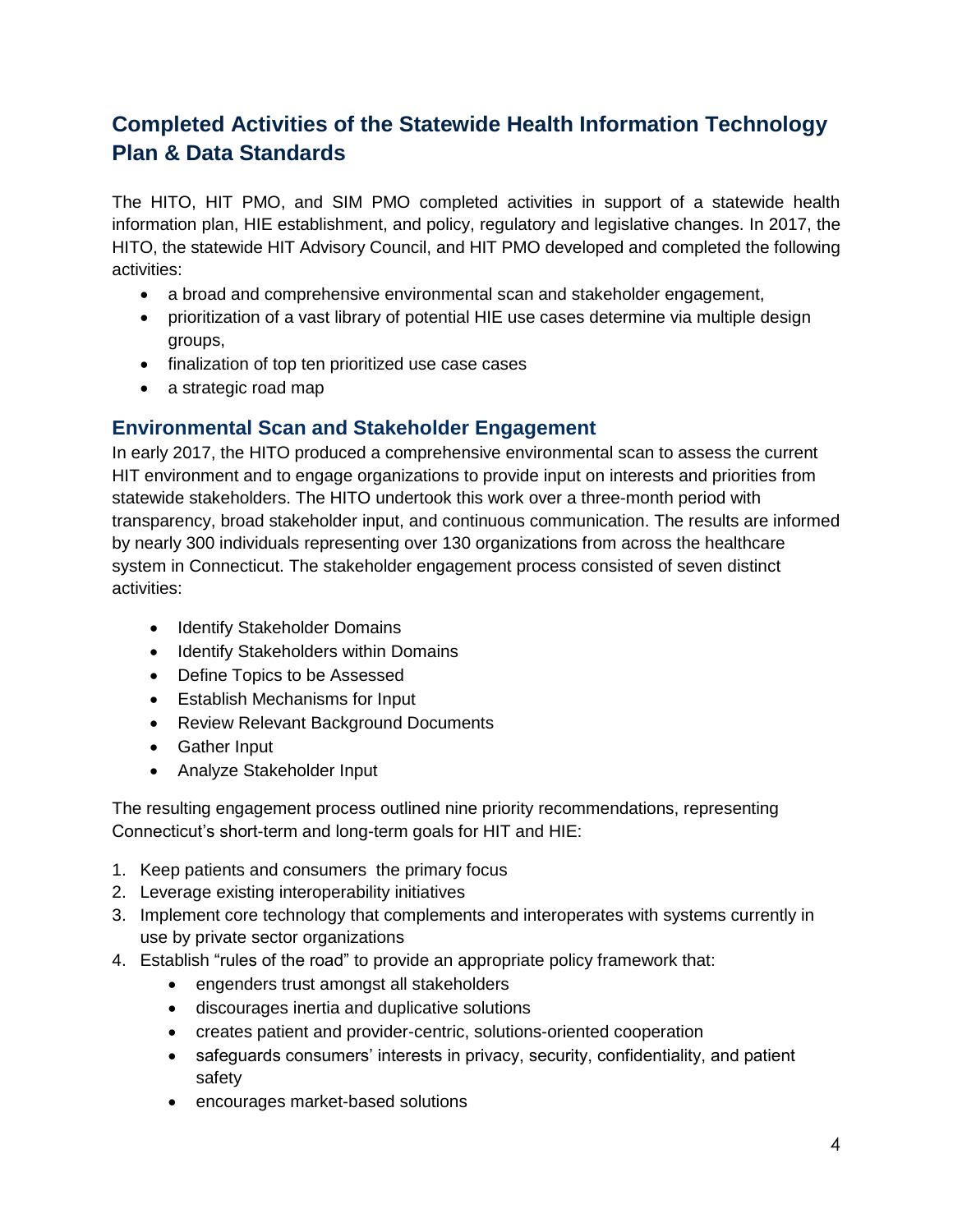- defines legislative and regulatory oversight
- 5. Support provider organizations and networks assuming accountability for quality and cost, with technical assistance, education, communications for data-sharing, and referral coordination
- 6. Ensure all stakeholders can securely exchange health information electronically with others involved in a patient's care
- 7. Implement workflow tools that will improve the efficiency and effectiveness of healthcare delivery. These include, but are not limited to:
	- ability to share data bi-directionally (report and query) with the Connecticut Department of Public Health (DPH) through the Connecticut Immunization Registry and Tracking System (CIRTS)
	- provision of a single, integrated clinical encounter alerts service for all patients
	- development and implementation of a robust statewide quality measurement system to collect electronic Clinical Quality Measures (eCQMs) and other quality measures
	- expanded use of direct messaging
- 8. Provide transparent oversight and coordination of State-owned and State-operated HIT assets
- 9. Establish, or designate, a neutral, trusted organization representing public and private interests to operate agreed-to statewide HIE services

Connecticut's strategy to provide increased health information exchange as outlined in the initial set of priorities established in 2017 will help to improve healthcare decisions and reduce unnecessary and redundant care. Improved HIE permits more rapid diagnosis of disease, follow-up on chronic disease and comorbidities, potentially prevents treatment complications such as medication errors, and provides immunization details and status via Immunization Information System (IIS) interface into the longitudinal health record.

The stakeholder engagement process, initiated by the HITO, and resulting environmental scan's purpose was to synthesize the "current state" and the "desired future state" for HIT and HIE services in Connecticut. The environmental scan also included an assessment of needs, current availability of technology, and an assessment of the readiness of providers and consumers to adopt and use services. As a direct result of these sessions, an eCQM Design Group, IIS Design Group, and a HIE Use Case Design Group were chartered to identify and recommend objectives, business functions, and alignment prioritization of HIE use cases.

# <span id="page-5-0"></span>**Design Groups**

# <span id="page-5-1"></span>**Electronic Clinical Quality Measure (eCQM) Design Group**

The eCQM Design Group was sponsored by the HITO, governed by the HIT Advisory Council, and supported by the SIM PMO, in consultation with the Office of the Lieutenant Governor. The following stakeholder groups were identified to be represented by Design Group members:

- Healthcare Consumers
- Commercial Payers
- Community Hospitals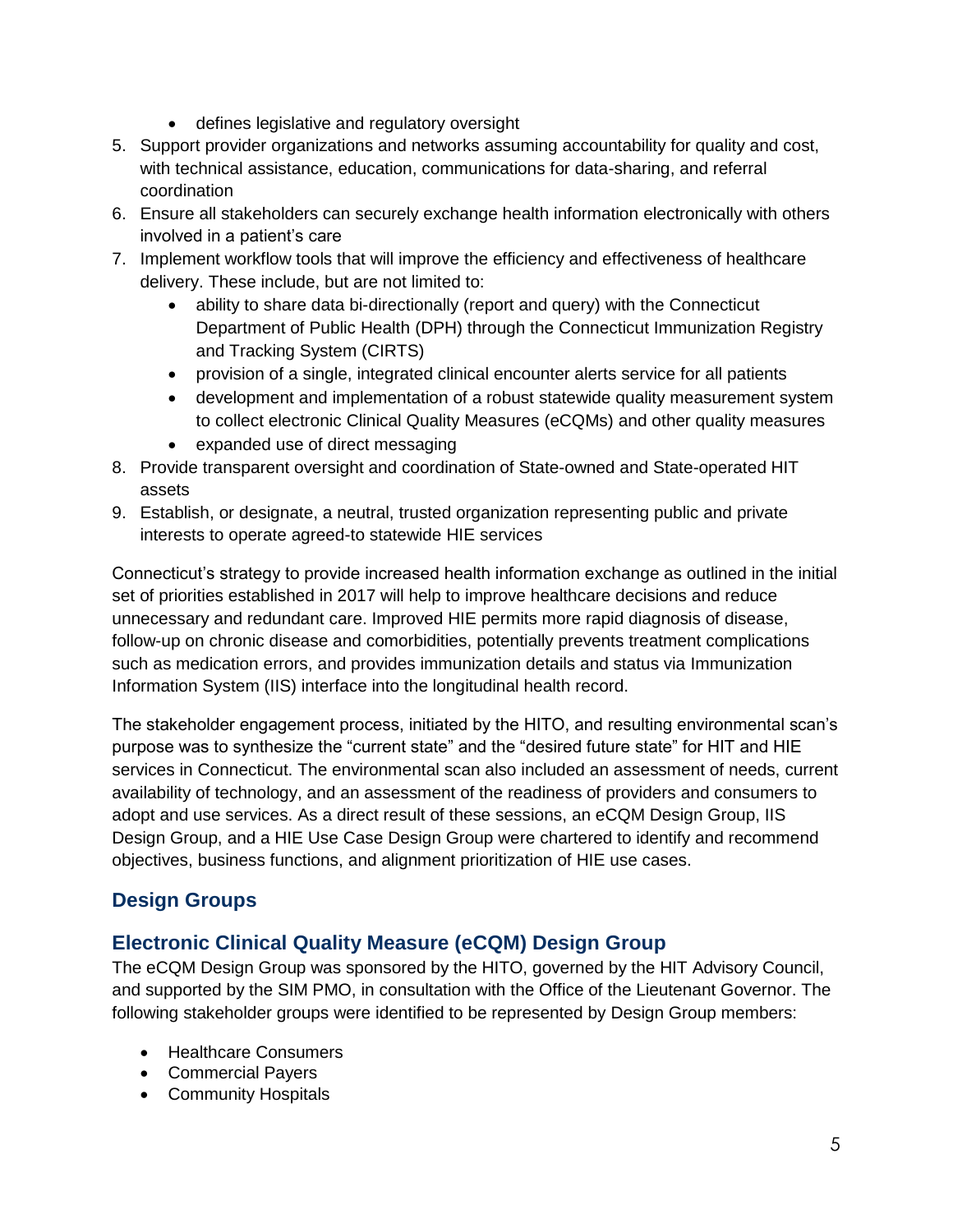- Clinicians
- Federally Qualified Health Centers (FQHCs)
- Behavioral Health Providers
- Hospital System
- Office of the State Comptroller
- State Human Services Agencies

The Design Group also outlined governance, operations, and general recommendations for a statewide quality measurement system for presentation and further deliberation by the HIT Advisory Council at its April 20, 2017 meeting.

# <span id="page-6-0"></span>**Immunization Information System (IIS) Design Group**

The IIS Design Group was organized by the HITO and sponsored by the HIT Advisory Council, and supported by Department of Public Health (DPH), in consultation with the Office of the Lieutenant Governor and the Commissioner of DPH. The following stakeholder groups were identified to be represented by Design Group members:

- Family Physician with Informatics Expertise
- Pediatrician from Federally Qualified Health Centers (FQHCs)
- Pediatrician from Hospital
- Head of a large Nursing School Program
- Other subject matter experts as needed

The IIS Design Group deliberated and identified recommendations to help support the planning and implementation of the new IIS platform and the essential collaboration that will be required to ensure alignment with HIE services. Recommendations are as follows:

- **Implement Priority Use Cases -** The IIS should support a lifetime immunization record (birth through adult) that is interoperable with a focus on two priority use cases:
	- $\circ$  The ability for providers to send information about immunization history directory from their EHR to the IIS
	- o The ability for providers, consumers, and other authorized users to be able to query and retrieve immunization history from the IIS to support real-time access at the point of care
- **Leverage and Align Efforts with HIE services -** HIE shared services should be leveraged to support the IIS priority use cases
- **Maximize collaboration and planning across federal programs -** Collaboration should be strengthened between Connecticut agencies including DPH, Department of Social Services (DSS), the HITO, and others, and with federal partners including Centers for Disease Control (CDC), the ONC, and Center for Medicare Services (CMS)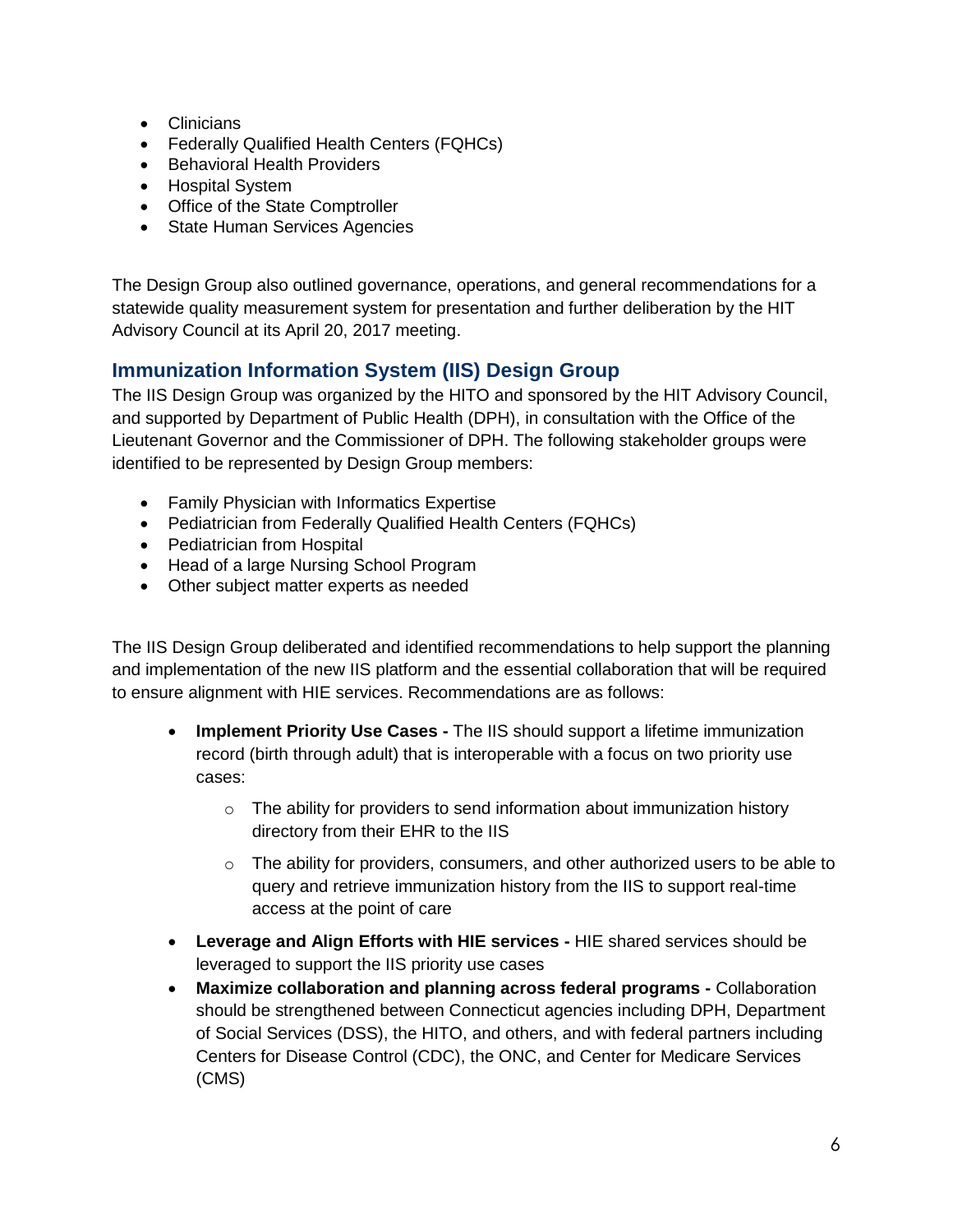- **Provide ongoing stakeholder engagement -** Feedback should be gathered from stakeholders during agile development sprints
- **Propose necessary legislative updates -** Legislation should be advanced to establish a lifetime registry (birth through adult)
- **Need for technical assistance, training and education to support provider organizations -** Adequate resources should be allocated for education, training and comprehensive technical assistance and these should be offered to provider organizations to support multiple ways for providers to enter data, upload, and check immunizations via portal and web services, including EHR connectivity and use of the new IIS

The IIS Design Group noted the importance of aligning and leveraging both technical and financial resources to achieve the financial sustainability required to deliver the basic technology infrastructure needed in the state. In September 2017, the HIT Advisory Council accepted the IIS Design Group recommendations for IIS.

# <span id="page-7-0"></span>**HIE Use Case Design Group**

The HIE Use Case Design Group consisted of payers, providers, health systems, consumers, and others. The Design Group developed and reviewed a library of potential HIE use cases that represented all stakeholders in Connecticut's healthcare system. The design group developed criteria to evaluate which use cases should be advanced to subsequent phases of prioritization (Stage 1: Original; Stage 2: Expanded; Stage 3: Final), and approved a template for the content for each use case. The prioritization was driven by the Design Group's analysis of the value expected to be created for various stakeholders when HIE services to support the use case are broadly available in Connecticut. The eCQM and IIS use cases previously identified by the HIT Advisory Council as priorities were reconfirmed by the Design Group as key priorities.

Connecticut continued to prioritize investments through a rigorous deliberation process by the HIT Advisory Council and the HIE Use Case Design Group. The HIE Use Case Design Group reviewed 31 use cases, ten were approved. These ten will be divided into two "waves" and are targeted for implementation in the first two years of HIE services.

In addition to the prioritization of the use cases, value propositions and high-level functional requirements were determined for each of the ten use cases. Criteria for prioritizing the HIE Use Cases included, value for patients, consumers, and stakeholders; workflow impact; ease of implementation; technical assistance needs; prerequisites of technology components, scalability; and existing infrastructure and resources. While some use cases were valued as high priority, technical prerequisite criteria, as well as others, prescribed which wave the use case could be accomplished. These ten will be divided into two "waves." Six use cases were selected to be part of Wave 1, targeted for implementation in the first year of HIE services.

The following six use cases were prioritized as Wave 1 HIE Use Cases

1. **eCQMs:** Support transport of clinical data for use by the Core Data and Analytics Solution (CDAS) for quality measures and provide person-centric measures, trusted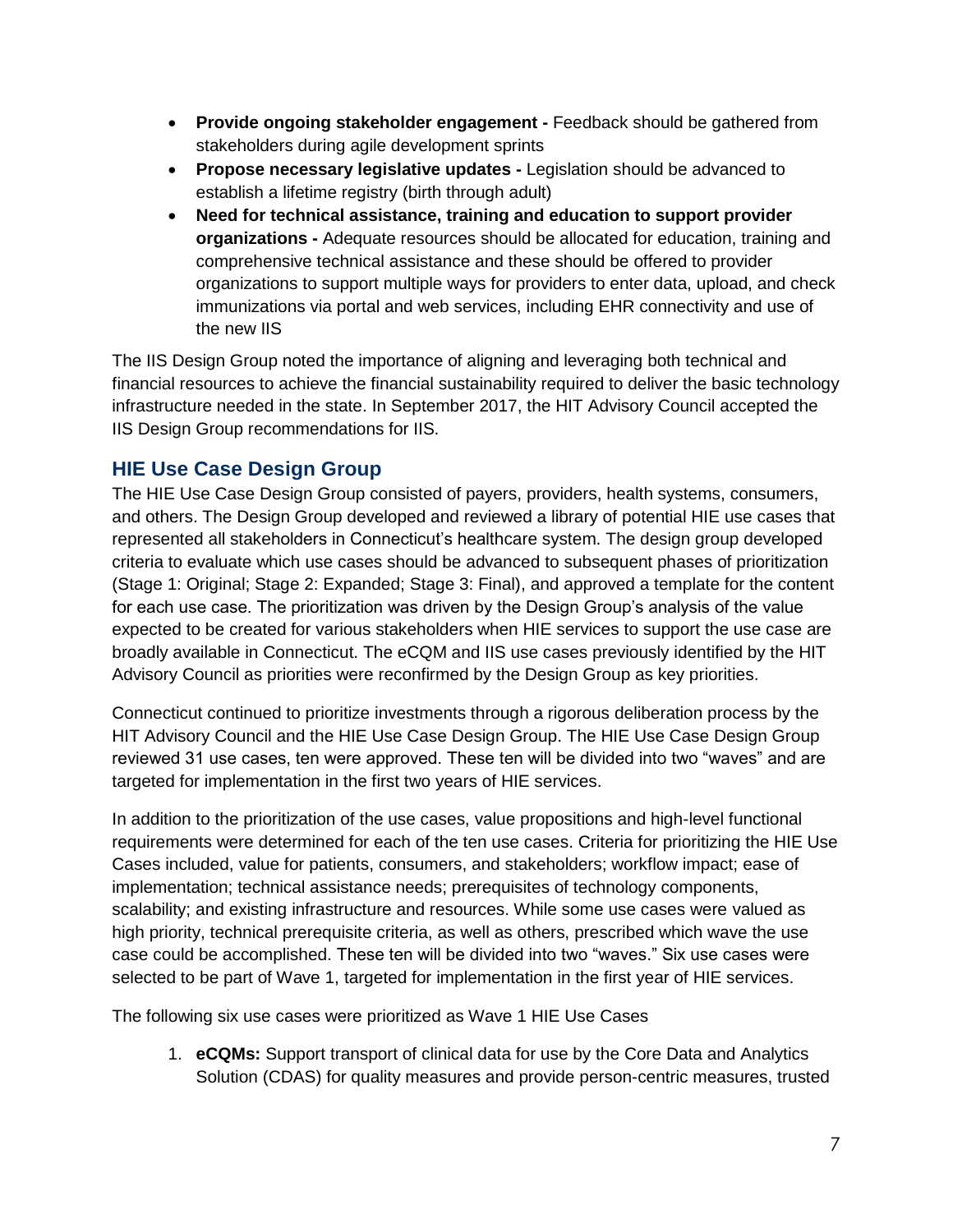data, and decreased administrative burden to providers, as well as value to insurers and providers supporting value based performance.

- 2. **Longitudinal Health Record (Clinical Health Data):** Real-time access to patient clinical health data across EHRs will reduce duplication of procedures and services, improve patient safety and plans of care, and support increased work efficacy and efficiency.
- 3. **Clinical Encounter Alerts:** Improve care management by driving access to and adoption of clinical encounter alerts. Clinical encounter alerts can add value to patients, providers, and insurers by improving care coordination, avoid unnecessary readmissions, ensure follow-up to care, and enable meaningful use compliance.
- 4. **IIS:** Reduce duplicative vaccine administration and improve reporting efficiency by creating the capability for healthcare providers, including school nurses, to electronically send vaccine information, vaccination, and immunization information to the State by improving the ease of accessing this information at the point of care. The IIS can allow providers, healthcare organizations, schools, licensed childcare programs, pharmacies, consumers, and other stakeholders to access up-to-date patient immunization history.
- 5. **Public Health Reporting:** Improve efficiency by establishing a single gateway for public health reporting for healthcare providers and receive timely and accurate information to protect safety, track, and predict events. An additional value is cost savings of real-time, automatic, electronic transmission of information to public health agencies that will accrue to healthcare providers, payers, patients, and public health agencies.
- 6. **Image Exchange:** Reduce duplicative X-rays, ultrasounds, and other imaging by increasing the electronic sharing and viewing of imaging between providers and provide improved communication and care-coordination of patients.

The HIE Use Case Design Group further developed and reviewed the library of potential HIE use cases and prioritized the Wave 2 of use cases utilizing the same use case prioritization template. The Wave 2 of use cases are shown below. Objectives in Wave 1 need to be informed by the requirements in Wave 2 use cases. Consequently, the Wave 1 uses cases will be designed and implemented to support and anticipate technical and architectural needs of Wave 2 use cases.

The actual prioritization of Wave 2 use cases will be determined as part of long-term planning for HIE services in Connecticut. HIT PMO will seek the advice of the HIT Advisory Council to determine prioritization of Wave 2 use cases based on upon progress made and technical prerequisites

1. **Medication Reconciliation:** Reduce medication morbidity, mortality, and adverse reactions by enabling the information exchange necessary for medication reconciliation and supporting process re-design for prescribers and pharmacies. Additional value of medication reconciliation for patients and providers is when realtime updates are provided on medications filled, started, stopped, discontinued, and modified and include prescription, non-prescription medications, and allergies to ensure comprehensive medication lists.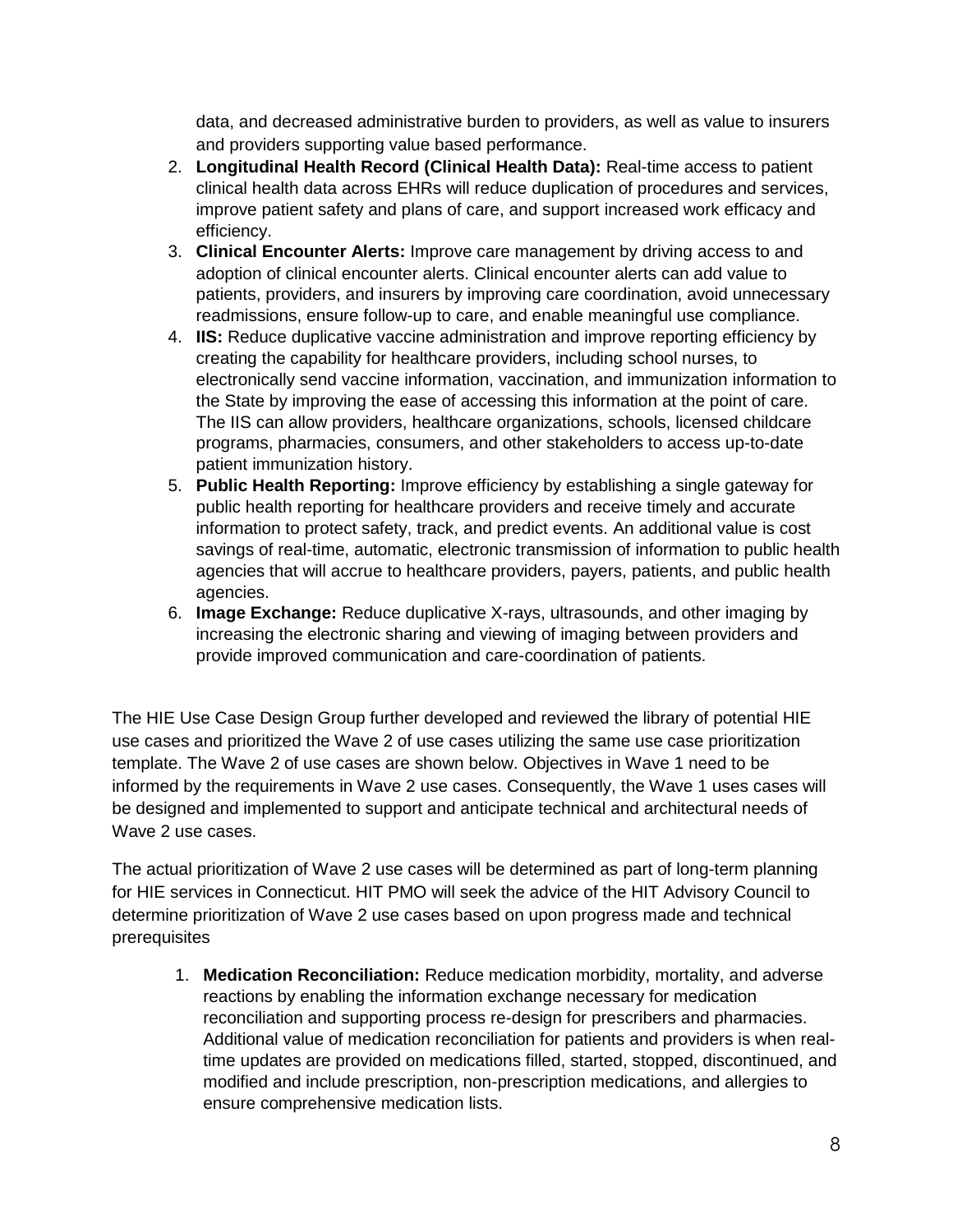- 2. **Advanced Directives and Medical Orders for Life Sustaining Treatment (MOLST):** Enable person-centered and empowered care through the capture and accessibility of patient care preferences for treatment and end-of-life support. Patients and their families will receive the care they desire in a dignified manner, allow for care coordination across healthcare settings, and realized savings from avoided end-of-life treatment contrary to patient's preference.
- 3. **Population Health Analytics:** HIE services can enable the transport of additional information from EHRs into CDAS, provide timely insight into health outcomes, and create an environment of informed decision making at local, community and state levels.
- 4. **Patient Portal:** Enable consumer empowerment through patient access to their statewide longitudinal virtual health record which is critical to their quality of care, care coordination, and patient satisfaction and will provide a single aggregation point of their historical healthcare data

The HIE Use Case Design Group began on June 27, 2017 and continued through October 11, 2017, with a presentation of the final recommendations to the Health IT Advisory Council on October 19, 2017. At the October 2017 HIT Advisory Council Meeting, the Advisory Council members approved the recommendation from the Design Group to accept the framework as an initial approach for services in Connecticut and initial deployment for planning and design going forward.

# <span id="page-9-0"></span>**The Establishment of the Statewide HIE**

Under the HITO, the HIT PMO in coordination with the SIM PMO have accomplished planning, developing and implementing activities that support the establishment of a statewide HIE. Over the last year, these activities have included the submission and approval of the Appendix D Implementation Advance Planning Document (IAPD) funding request for planning, submission of State Innovation Model Operational Plan Award Year 3 Update, and the submission of Appendix D IAPD-Update for additional funding for implementation of the HIE.

# <span id="page-9-1"></span>**Approved Implementation Advance Planning Document (IAPD) Funding**

In June of 2017 HIT PMO submitted the IAPD, which was approved on October  $4<sup>th</sup>$ . The approved funding of \$4.9M in the IAPD is for planning activities as well as funding to perform detailed functional requirements that will inform technical requirements, and also covers four service areas. The funding for expert consultants is to support four service areas:

- **HIT Planning -** (Meeting facilitation, strategic planning support, proposal / document writing)
- **eCQM -** (Refine business drivers/requirements to define functional and technical specifications, deployment strategy)
- **HIE –** (Refine business drivers/requirements to define functional and technical specifications, develop an RFP for HIE Services, solicitations and vendor management, and **electronic strategy** for Technical Standards)
- **Sustainability Model – (**design practical financial models for CT to fund ongoing operations of the HIE)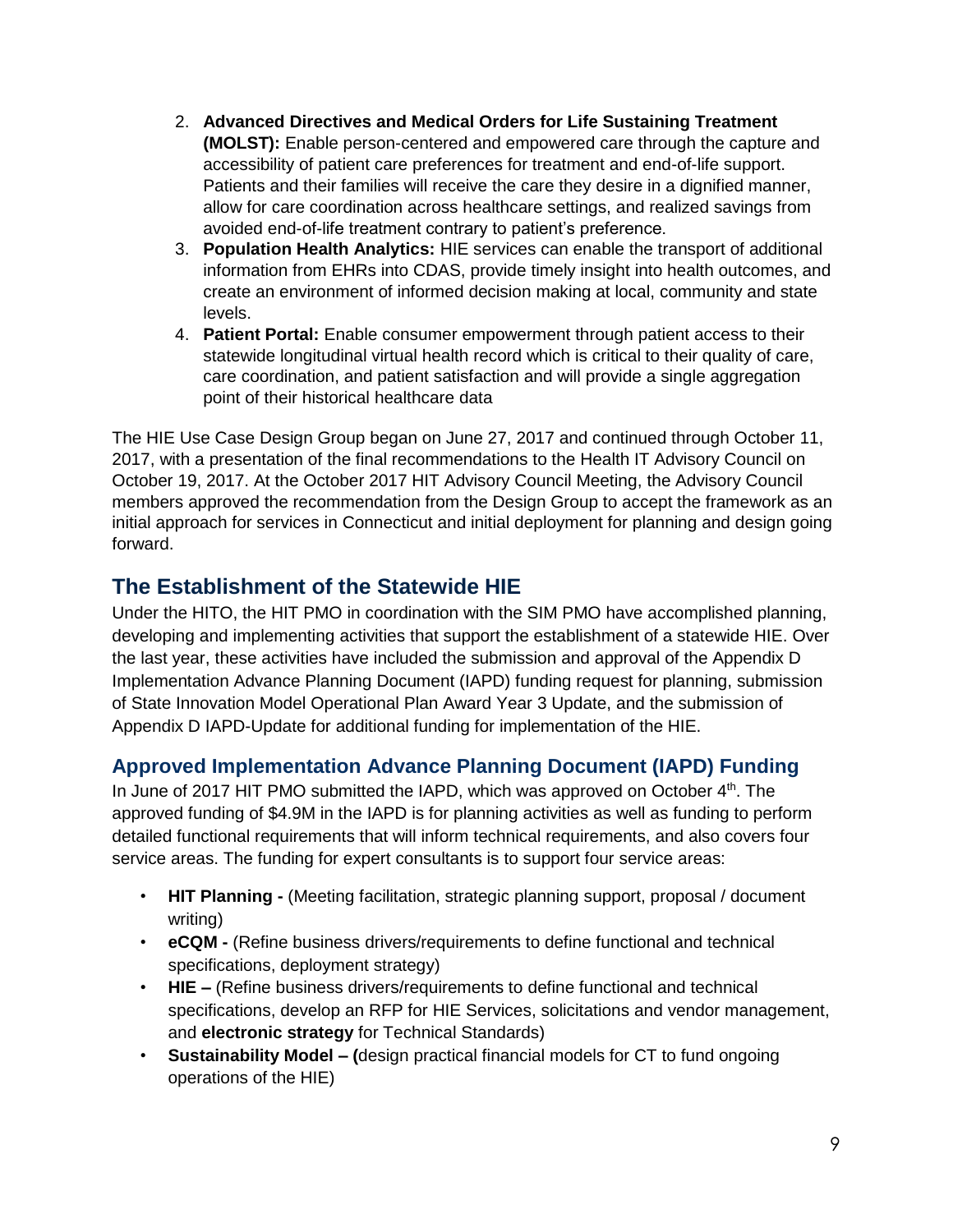## <span id="page-10-0"></span>**Submission of SIM OPS Plan**

On December 1<sup>st</sup>, 2017 the SIM PMO submitted the SIM Operational Plan Award Year 3 Update to CMMI. The SIM OPS plan requested funding for \$8.5M for CDAS to support Connecticut's efforts for eCQMs and clinical quality and utilization measures. As alternative payment models and changes in care delivery proposed under SIM expand, accountable healthcare providers will need the data, information, and tools to succeed.

Connecticut contains a high penetration of accountable healthcare organizations who are making investments in data exchange and analytics. The gaps identified through the environmental scan and highlighted in the SIM Ops plan are as follows:

- Providers struggle to electronically exchange health information between disparate health system
- Lack of widespread access to important medical information, including medical histories, diagnostic images, and emergency department notifications, negatively impacts diagnosis and treatment decisions, and increases the use of costly and potentially harmful duplicative tests.
- Healthcare providers have incomplete information about how well they deliver care, relying on claims-based, insurer-specific patient data, or clinical data from their lone EHRs.
- Incomplete and silo'd data makes it difficult to manage gaps in care, target interventions, and compare their performance to peers and to aggregated populations
- Payers enter into value-based contracts with providers using this same limiting data. Varying reporting requirements and processes across these value-based payment arrangements and other quality improvement programs add complexity and burden for providers.

To achieve the State's SIM aims of healthier people, better healthcare, smarter spending, and health equity, the State will establish CDAS services, and interoperable (HIE) services as envisioned by Public Act 16-77 as amended and identified in the SIM OPS Plan and IAPD-U.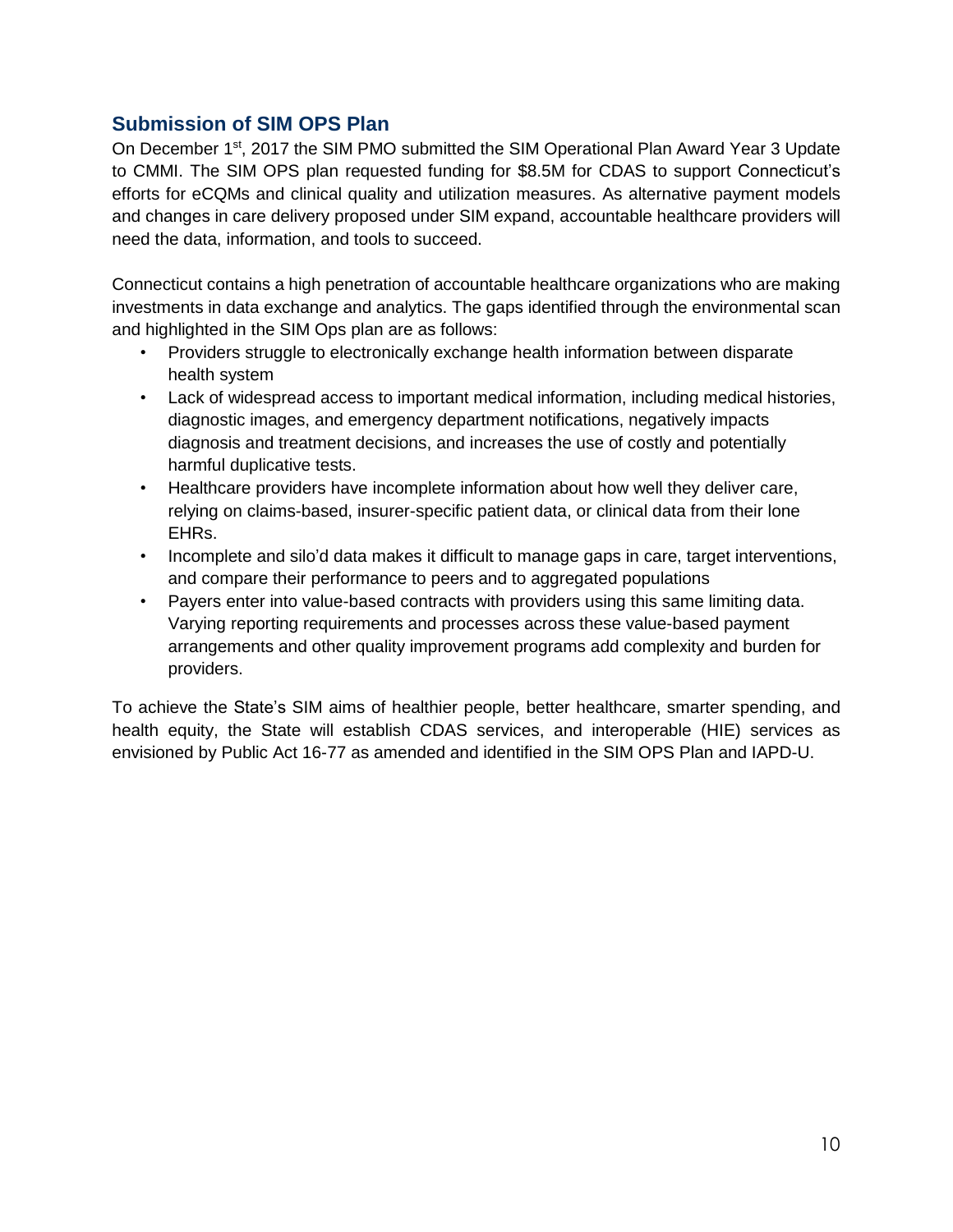# <span id="page-11-0"></span>**Submission of Implementation Advanced Planning Document Update (IAPD-U) Appendix D**

On December 21, 2017, The State of Connecticut HIT PMO in collaboration with the Department of Public Health presented on activities and budget of the Implementation Advanced Planning Document Update (IAPD-U) Appendix D (HIE Activities) to the HIT Advisory Council. The IAPD-U was submitted to the Department of Social Services on December 29, 2017 for final submission to Center for Medicaid Services (CMS) for funding to support four streams of implementation activities for the Health Information Exchange (HIE). This IAPD-U funding request is broken into 4 near-term activities and requests a total of \$11.6 mil for the period of this IAPD-U (8 quarters over 2018-2019). This funding request is for two years and the intention is to ask for what is minimally reasonable to stand up prioritized use cases. The funding requested will implement wave 1, while designing wave 2. The work will be implemented in 2 years and will prove the value of our use cases to stakeholders. As a consequence of the incremental delivery approach of the HIE, each use case will be implemented, tested, and deployed based on preexisting use case technologies and value proposition to stakeholders. A use case in its entirety may be implemented across multiple releases and may continue beyond the scope of 2019 and the IAPD-U. For example, depending on the use case, foundational technical requirements and components can drive deployment of functionality. Soliciting stakeholder feedback creates buy-in to use the system and creates a system that meets users' needs by leveraging an information loop of stakeholder user testing and feedback for development through multiple versions prior to deployment. Consistent with the incremental approach, Connecticut is likely to seek additional funds beyond 2020. These activities are part of the HIT Annual plan and are outlined below in "Future Activities."

# <span id="page-11-1"></span>**Recommendations for Policy, Regulatory, Legislative Changes, and Other Initiatives Promoting the State's Health Information Technology**

As mentioned above, during October of 2017, the State of Connecticut, enabled by recent legislation June Special Session Public Act No. 17-2 aims to establish, or designate, a neutral, trusted organization representing public and private interests to operate agreed-to statewide HIE. This organization will establish and oversee a common set of policies, business practices, and standards to drive trusted health information exchange to support patient-centered care, ensure privacy and security of data exchanged, and to decrease the costs and complexity of exchange and analytics.

In November 2017the HIT Advisory Council approved the formation of a Governance Design Group. Funding already approved in the IAPD for planning will support the execution of a Governance Design Group. The design group will recommend a trust framework model for the State based on an analysis of existing trust agreements used by national and state exchanges.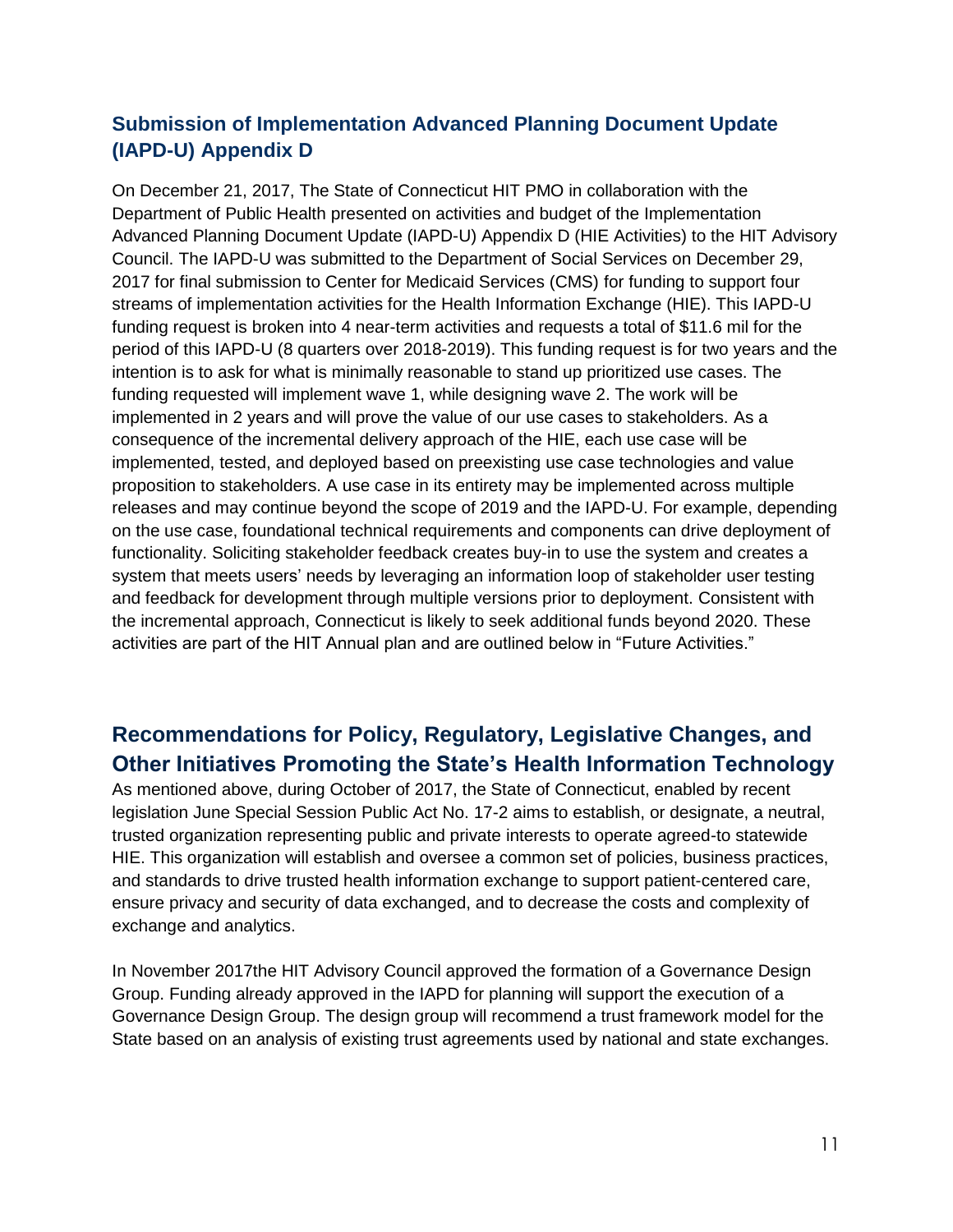# <span id="page-12-0"></span>**Future Activities of Development and Implementation of the State-Wide Health Information Technology Plan and Data Standards**

The HITO and HIT PMO in coordination with the SIM PMO have identified future activities to be developed and implemented within the next two years as identified in the SIM OPS Plan and Appendix D of the IAPD-U and are highlighted below.

# <span id="page-12-1"></span>**HIT Activities - Establishment of CDAS**

While the State will establish a state-of-the-art, holistic, information management system, the strategy to enable health information exchange and better use of data requires more than a technical solution. The strategy, enabled with the technology, will align with the movement towards alternative payment models, as promoted by SIM. These new payment models give providers incentives to improve the efficiency, effectiveness and outcomes of patient healthcare, and therefore more of a reason to share information. Technical and analytics assistance to providers on how to best use HIT tools, data and information will support transformation and influence behavior change. Trust and governance will accelerate progress in a transparent way.

Under the OHS, the SIM and HIT teams will collaborate to establish CDAS to further promote SIM's initiatives. In the short-term, the CDAS will promote use of eCQMs and advanced analytics by improving outcomes by increasing the use of eCQMs and analytics in quality improvement and alternative payment model efforts of payers, providers, and employers. In the long-term, the solution is to expand CDAS outputs, including population health analytics by enabling more targeted, holistic, and population health centered interventions through the use of additional data sources, such as social determinant of health data, public data sources, and other sources Expanded analysis of individual health information at the population level will support machine-learning, automated analysis, geolocation, predictive analytics, evaluating health interventions, comparing healthcare services, identifying patient safety events, supporting policy and workforce planning, and solving complex social and health issues.

During the initial CDAS eCQMs and analytics work with the Office of the State Comptroller (OSC), an interim data use agreement will be developed and executed to support the first phase of measure calculations using flat file extracts. The CDAS will enhance statewide data sharing and enable the analytic capabilities to provide data and information to drive efficient, effective, and personalized patient-centered care to improve health outcomes. The CDAS is primarily focused on quality and utilization measures and analytics to enable value-based care initiatives.

Connecticut's healthcare system has varied and often suboptimal performance on preventive care, diabetes outcomes, prenatal and postpartum care, and mental health outcomes. Clinical quality measures where EHRs are the primary data source, such as eCQMs, have come to the forefront as a means to shed light on healthcare performance, but they are not widely used in Connecticut. The State will work with public and private payers, employers, accountable healthcare organizations, and others to align strategies and increase the reporting and use of eCQMs for measuring outcomes and informing quality improvement activities. These actors have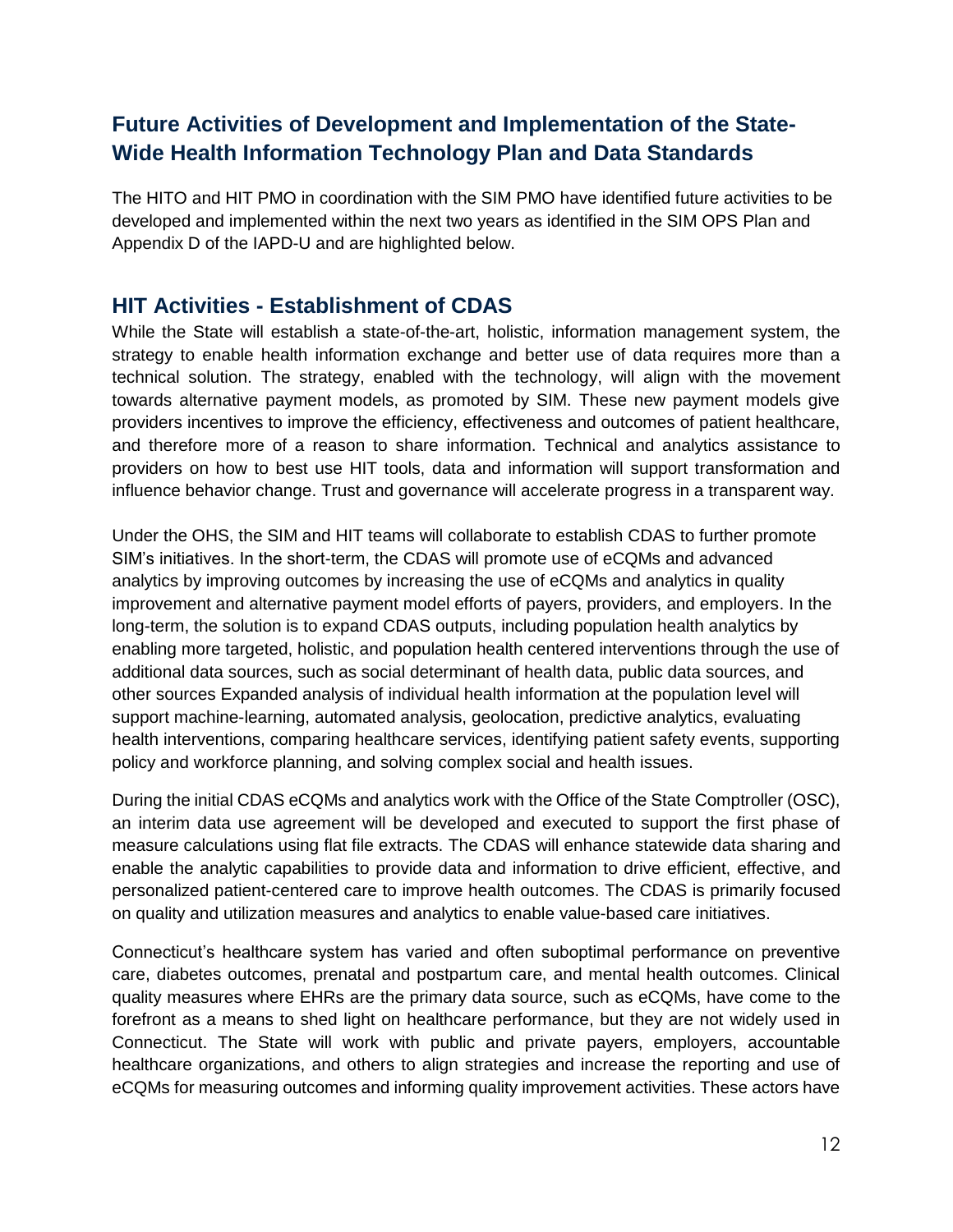limited insight into the above priorities because this robust and actionable data from multiple sources is not available to them.

During the initial stages of CDAS implementation, provider outreach and engagement will be broad and inclusive, including outreach to Accountable Care Organizations (ACOs) and FQHCs to increase and expedite the submission of clinical data. The CDAS will provide self-service quality and utilization measures analysis with focused visualizations, dashboards, data extracts and ad-hoc analysis capabilities to these providers. Providers will be able to track and trend the quality of care delivered, avoid preventable events, and address gaps-in-care to improve outcomes and maximize incentives. See subsequent sections for more information.

An initial set of accountable healthcare organizations will be solicited by the OHS to work with the HIT PMO and the Office of the State Comptroller (OSC - the State agency responsible for contracting for and managing health benefits for the state employee and retiree populations). The OSC will receive eCQM data to better monitor providers and give them feedback and tools so that they can improve care delivery to the state public employee population.

Additional provider groups, as well as commercial payers will also be engaged following successful pilot implementations with OSC. The HIT PMO will collaborate with DSS to determine how CDAS capabilities can be leveraged to support the Medicaid program. CDAS will allow payers the self-service capability to view visualizations, dashboards and conduct ad-hoc analysis by providers and/or various programs.

The CDAS architecture is designed as a purely modular framework to provide dynamic configurations and scalability to meet the needs of the stakeholders, current and future. The architecture is based on leading technologies that have been implemented across many other industries and leverages open source and commercial off the shelf (COTS) components. This architecture approach along with the technology components provides a configurable solution and not a custom coded solution.

The CDAS, like the HIE, will be implemented in multiple Stages to deliver functionality to the stakeholders/users in a timely and efficient manner, following an Agile SDLC. Each Stage will focus on the delivery and release of solution components as they become available. The agile process will focus on the required functionality captured in the use cases and will require the stakeholders' continuous input to validate development efforts to requirements. Functionality enhancements can be made at development time instead of waiting for the system to be fully implemented.

# <span id="page-13-0"></span>**HIT Activities - The Establishment of the Statewide HIE**

The establishment and infrastructure of the State's HIE services is comprised of HIE entity, HIE services, shared services, CDAS, outreach, and onboarding. The funding requested through the IAPD-U included the procurement of an existing HIE service the establishment of the foundational infrastructure, technical assistance to interface with HIE, shared service components and CDAS, and services to implement functional requirements as captured within the use cases.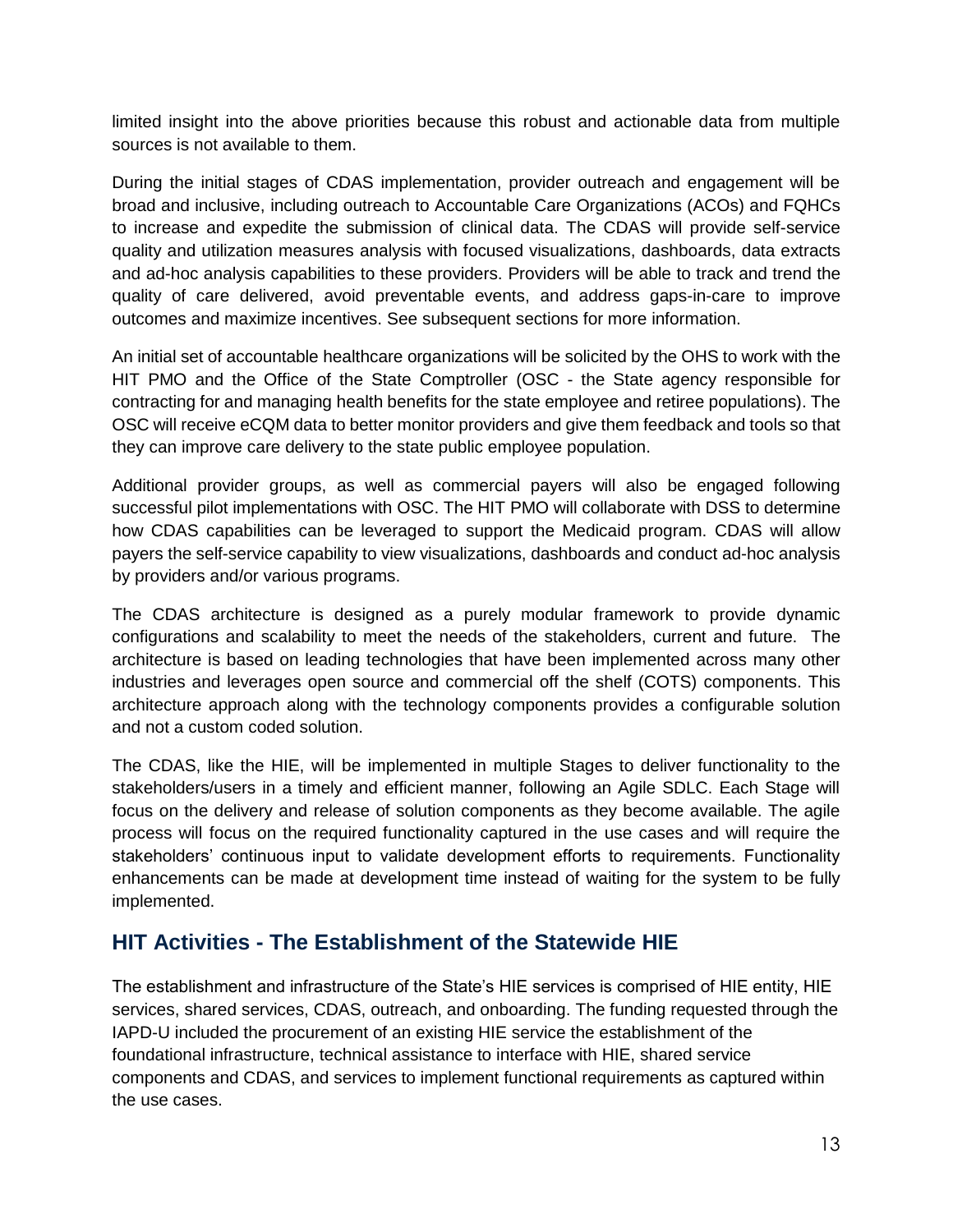The HIE and CDAS solution architecture is a business driven and technology enabled solution that is designed to address some of the gaps and opportunities, such as consumers experiencing a fragmented health system where the information needed by their care team, or the consumers themselves is not always easily accessible. As such healthcare providers have incomplete information and feedback about how well they deliver care. The lack of widespread access to important health information, including medical histories, alerts, and notifications negatively impacts diagnosis and treatment decisions.

The architecture is designed as a holistic information management solution, where common system components were identified as core shared services. Each of the shared service requirements were compiled and mapped across all use cases. During the development of the roadmap and based on the agile procurement and incremental implementation of the solution components, the shared service components were detailed to be incrementally implemented as required to meet the delivery of use cases. The HIT strategic roadmap, shown below in Figure 1 has four major lanes (i) Governance, (ii) Enterprise Data Governance, (iii) HIE, and (iv) CDAS, discussed in the following sections.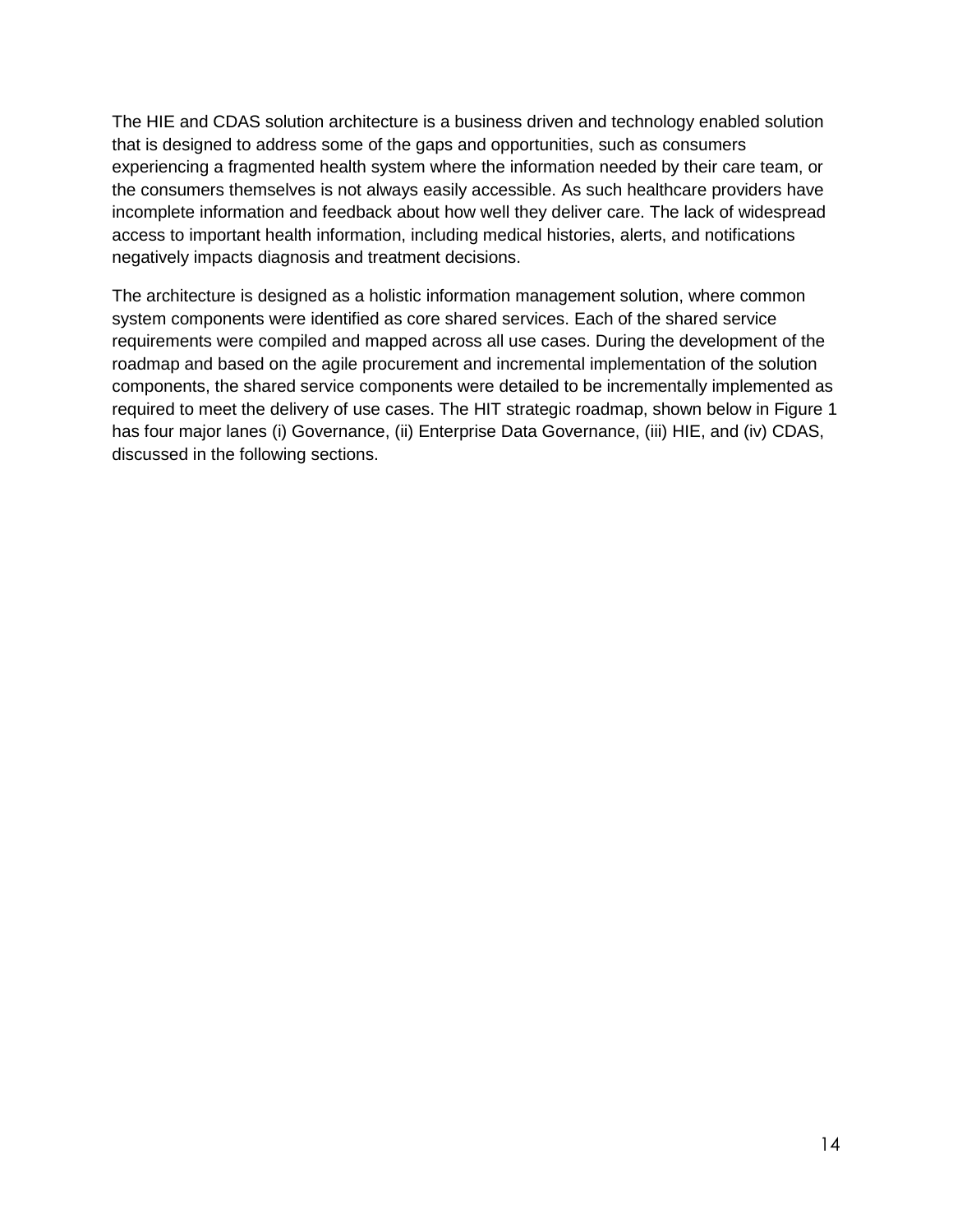#### **Figure 1: HIT Strategic Roadmap**

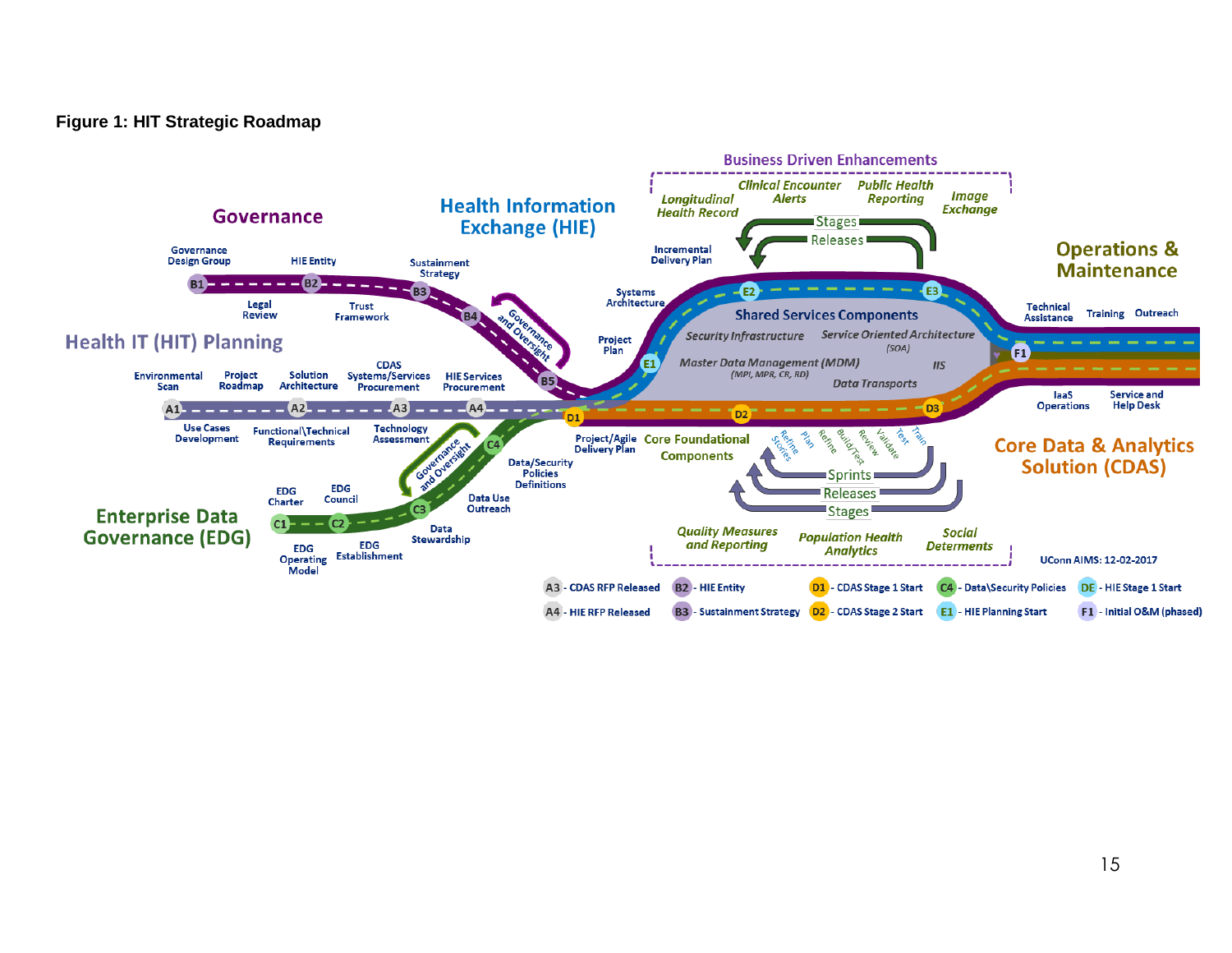## <span id="page-16-0"></span>**HIE Entity**

Trust is widely viewed as foundational to any initiative in interoperability and health information exchange. Connecticut stakeholders, through the stakeholder engagement process in early 2017, expressed frustration at the State's previous failed efforts to implement HIE services and a lack of coordination across state agencies with respect to HIT assets. Stakeholders also cited a lack of clear and timely information about HIE initiatives. The establishment of the HIE entity will serve as the State Designated Entity (SDE) along with its Board of Directors and the HIT Advisory Council will help form a cohesive and unified message for health information exchange.

At its November 16, 2017 meeting, the HIT Advisory Council approved a Design Group to develop recommendations regarding the HIE governance model and will convene in mid-February. The design group will recommend a trust framework model, including the related trust agreements, data use agreements, policies and procedures, and a consent model for the state based on an analysis of existing trust agreements by the HIT PMO used by national and state exchanges. Additionally, this work will address both organizational structures and how to best establish a trust framework for the state. The trust framework model that the design group recommends will be reviewed by the Office of the Attorney General*.* The Design Group will include council and non-council members and will meet to develop recommendations for the Council's consideration.

The HIE entity may establish a Data Governance Council (DGC) for both HIE and CDAS services. Data governance activities will identify, research, create, establish, and audit Stateapproved HIE- and CDAS-related policies, procedures, guidelines, and standards relating to data collection, use, privacy, compliance, di-identification/masking, encryption, and security. The HIE Entity will set overall data governance policy and the DGC will develop and implement the details of how that data governance policy will be enacted and operated.

In addition, because of Connecticut's commitment to the development and implementation of a sound financial plan that will ensure the long-term sustainability of the services, the HIE entity's Board will concentrate on the financial sustainability of the HIE as soon as it is established

## <span id="page-16-1"></span>**HIE Services**

The HIE services will be a network-of-networks configuration, allowing both individual EHRs and already existing HIE initiatives to connect and share data. This configuration supports the federated HIE data model, as the EHRs' patients' data will remain within the individual systems of record and be pulled or pushed from HIE services as required. The HIE Services used to support the identified use cases will ensure healthcare organizations in Connecticut have the ability to exchange data in a secure, standard, and flexible environment, whether they are connecting through a community, state agency or private HIE service provider, using national standards for point-to-point exchange, or participating in a national network.

A principal objective of the procurement process for HIE services will be identifying services that can deliver on requirements for HIE use cases with minimal customization. Any enhancements to use case that are needed for the delivery of functionality that is not already "out of the box"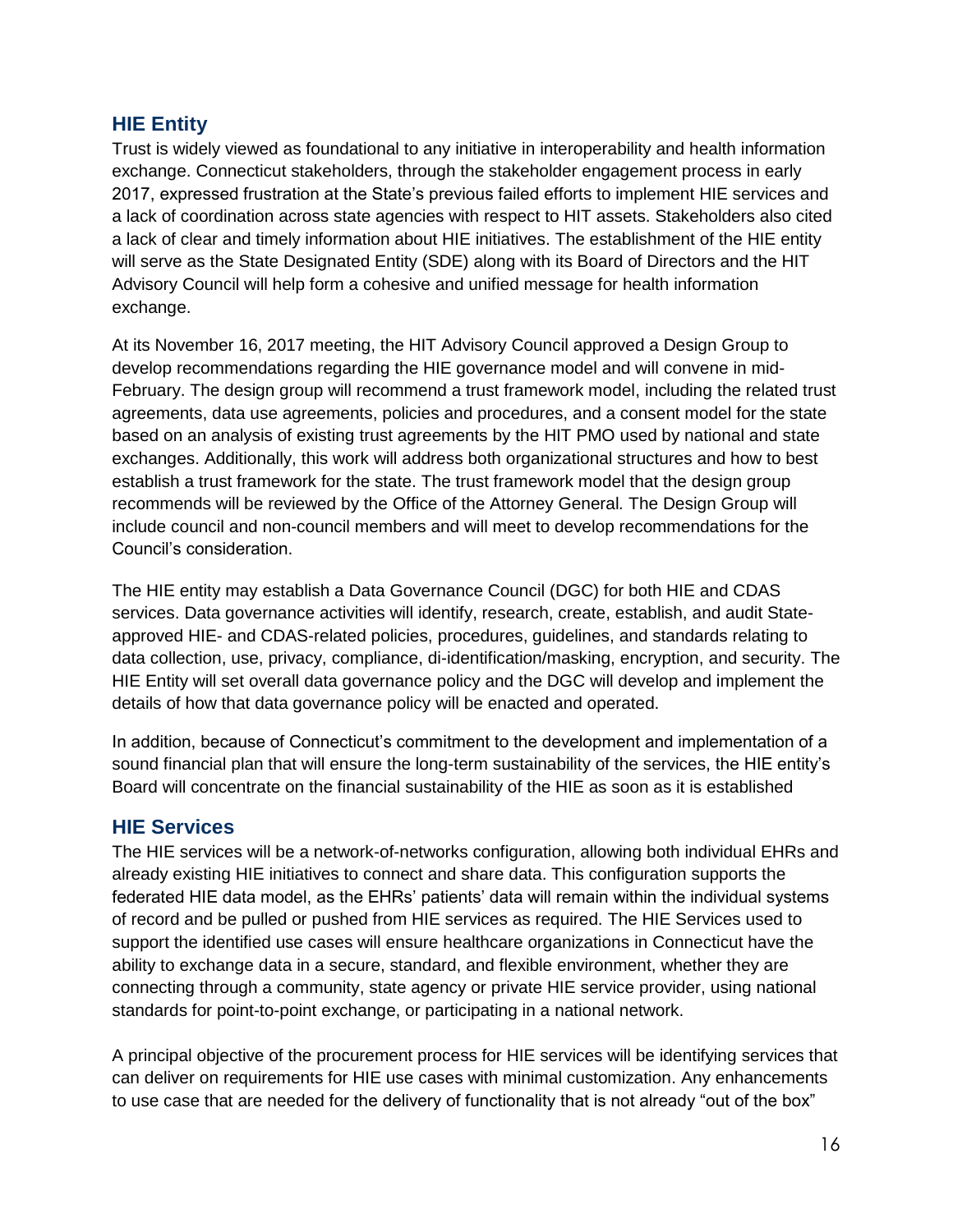will be customized. However, it is important to note that customization for CT will be minimal. We are going to adopt a standard approach whenever possible, our intention is to not impose unique componentry to Connecticut. Our approach is to use "as is" existing services. We want functionality that can easily morph and join with other national and regional standards and to avoid trying to develop new capabilities unique to CT that would introduce new requirements that won't align with standards outside of CT and preclude us from a regional solution.

Based on the accepted recommendations arising from the stakeholder outreach and the three design groups, the HIT Advisory Council expressed a preference to use an existing service model, rather than develop new technology to deliver on the HIE needs. The state examined other HIE implementations with respect to their ability to scale and deliver the required services as identified in the use cases and leverage lessons. As a consequence of this preliminary work, the HIT PMO is confident that an existing multi-state HIE partner offering will be found to meet Connecticut's requirements.

The proposed solution architecture and roadmap highlights an incremental implementation approach and alignment of internal and external dependencies, with a goal to establish a trusted and secure data sharing and information foundation across the delivery system. The architecture and roadmap are guided by the stakeholders' needs for data and information.

The HIE will be implemented in multiple stages to deliver functionality to the stakeholders/users in a timely and efficient manner, following an incremental delivery methodology and procurement process. Following the procurement of HIE services, a standard delivery process will be followed initially implementing core infrastructure including hardware, security components and access controls, data interface connections, and hosting services. The initial costs of implementation of HIE core infrastructure services will be higher in the first year and decrease in the second year as primary infrastructure is in place and operational. Following the implementation of core infrastructure, the design, implementation, testing and training of HIE core services will be delivered. These core services will focus on the installation and configuration of HIE componentry; including enhancement, transformation and alignment of data, management and auditing, technical assistance and deploying to existing EHRs via standard protocols. Each stage will focus on the release of solution components as required to deliver the functionality captured in the use cases. This will require the stakeholders' input to validate development efforts to requirements, where functional enhancements can be made at development time instead of waiting for the system to be fully implemented.

Optimizing access to Medicaid patient data and recognizing a statutory obligation for hospitals to be connected within one year of operations, the initial implementation of use cases will focus on one or two Federally Qualified Health Centers (FQHCs) and a large hospital. The HIE will utilize existing interfaces to obtain data from the FQHCs and a hospital in the format of Continuity of Care Documents (CCDs) and/or Quality Reporting Document Architecture (QRDA) Category I (QRDA-I) to the HIE.

Prior to implementing and connecting with additional FQHCs, hospitals, and providers, the HIE will test and prove that the architecture is working. The initial implementation will focus efforts on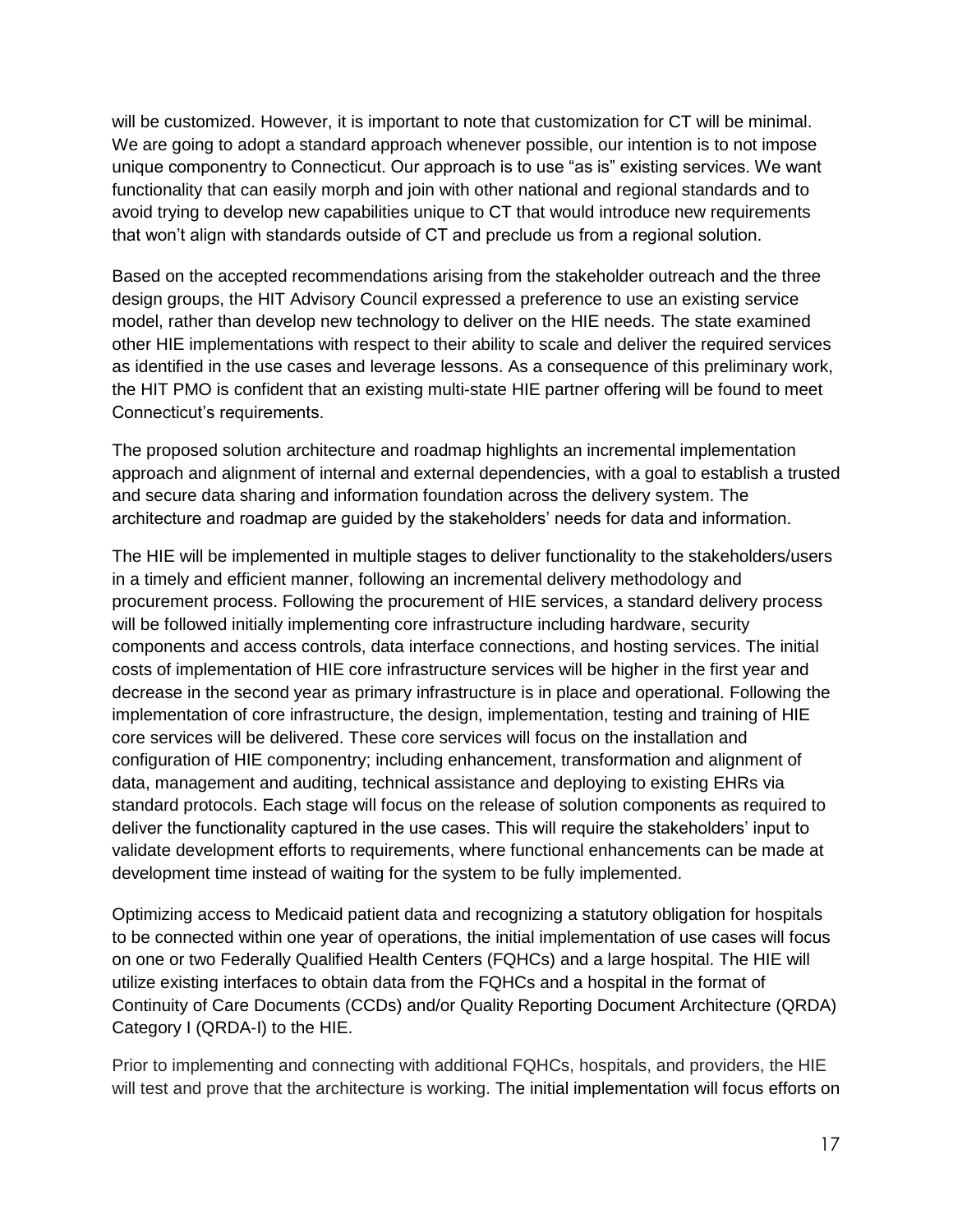building to match patients and providers and establish care relationships. The result is proven capability to patient matching that will ensure the success of future connections and value proposition to stakeholders. Once stable service is verified, our intention is to deploy to the remaining FQHCs, hospitals, and small independent provider groups to include additional EHRs, CDAs, and lab information. As a component of the deployment strategy, the HIT PMO will develop and recommend a sequence of connections as the HIE scales based on readiness at care settings and priorities that will be reviewed with the HIT Advisory Council for evaluation. Included in these connections will be long-term care post-acute facilities, behavioral health, skilled nursing, laboratories, home care providers and other similar healthcare organizations.

## <span id="page-18-0"></span>**HIT Shared Services Components**

One of the foundational services to provide a single, combined view of data regardless of the data origination point is to follow information management best practices of Master Data Management (MDM). This will capture a unified view of person, provider, and relationship data in a manner to deliver a best instance of identity, as a service. For example, the architectural approach that we wish to achieve would allow the interface of these identity services with other master person index and provider registry systems, such as, Medicaid Enterprise Master Patient Index (EMPI), Medicaid Provider Directory (PD), and other related tools.

Stakeholder outreach and feedback, and the movement to interface shared services via published web services and application programming interface (API) architectures, signifies a clear objective to provide an identity as a service for use by other stakeholders. A key component of the architecture is access controls to ensure appropriate and permitted use of data through identity management.

The architectural approach allows the interface of these identity services with other master person index and provider registry systems, such as EMPI and PD. HIT PMO will develop a detailed list of MDM requirements to deliver the specific use cases functionality by collaborating with health ecosystem. Based on the detailed list of requirements, an assessment of existing state assets will determine the fit level capability relative to the requirements. This analysis will determine the best solution(s) for Connecticut's HIT PMO to achieve use case implementation.

An additional shared service will perform the transformation of data to align and normalize the data for interoperability across EHR systems. These services will provide data parsing and standardization to classify, de-duplicate and enrich clinical data and enable improved patient care and clinical informatics. Quality control and assurance capability will be used for alerts and scorecards to enable providers to better understand and improve the quality of data in their EHRs.

As part of the funding for enhancing the shared services components, HIT PMO will evaluate existing assets in the state against requirements by developing a detailed list of MDM requirements to deliver the specific use cases functionality. Based on the detailed list of requirements, an assessment of existing assets in the state will determine the fit level capability relative to the requirements. This analysis will determine the best solution(s) for Connecticut's HIT PMO to achieve use case implementation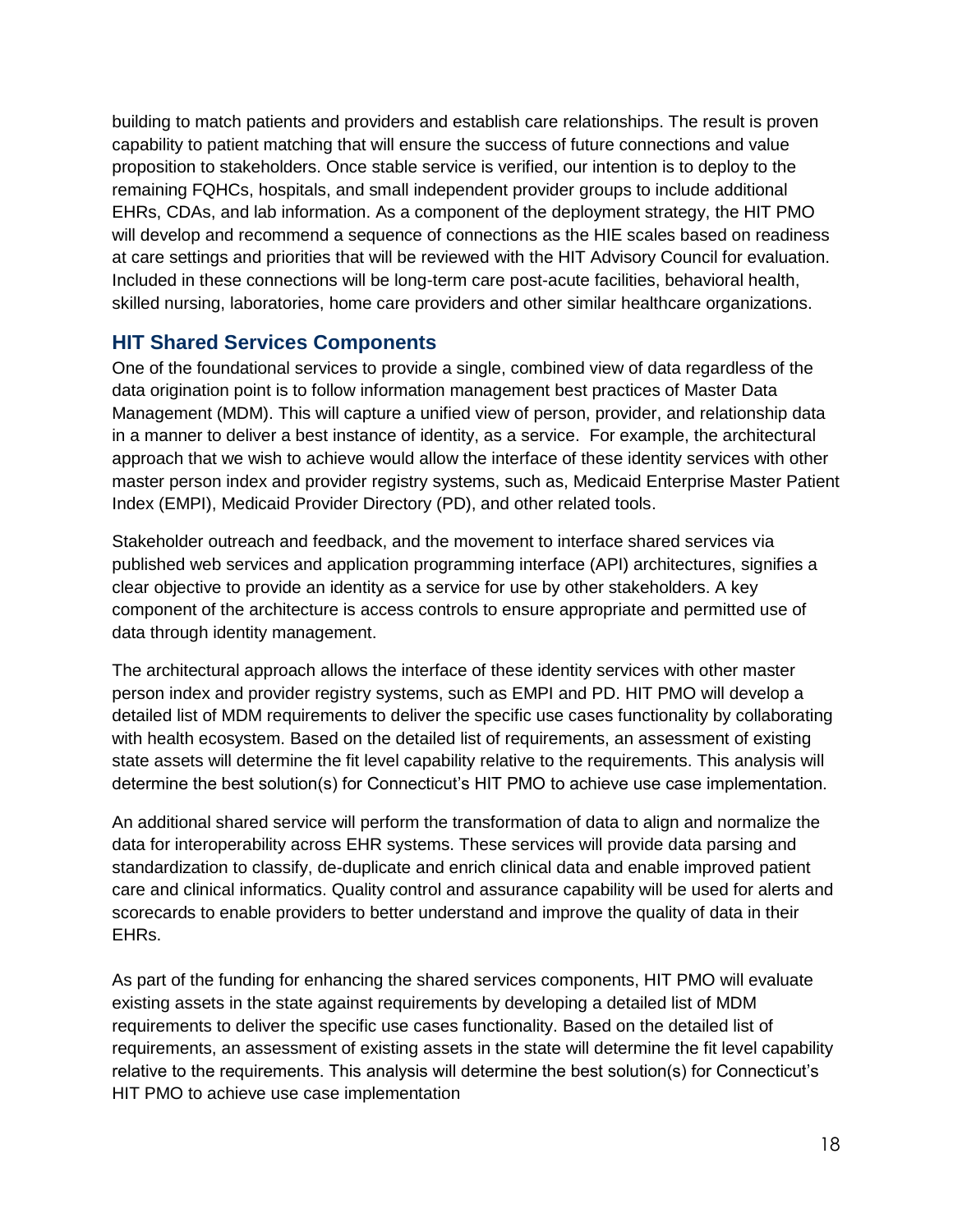## <span id="page-19-0"></span>**HIE Interface with the CDAS**

The CDAS will enhance statewide data sharing and enable the analytic capabilities to provide data and information to drive efficient, effective, and personalized patient-centered care to improve health outcomes. The CDAS is primarily focused on quality and utilization measures and analytics to enable value-based care initiatives. The first stage of work is related to the priority use case for eCQMs, population health, and reporting. The State will utilize the HIE and the shared identity management services and secure transport protocols to accept CCD and QRDA-I transactions from EHRs and deliver them to the CDAS, with appropriate quality assurance, for the calculation of eCQMs and other quality measures.

Additionally, insights and discrepancies that are derived by the analytics associated with the eCQMs may generate transactions in the form of data inconsistencies or alerts and be routed back to providers. Consequently, providers will realize value in these transactions and their increased ability to improve their data, while decreasing the burden of file maintenance on the providers. An example of improved data as a result of these transactions can be demonstrated by the use of claims and EHR data. Payers, including Medicaid, want patients to have a continuum of care with the same primary provider. The CDAS analytic capabilities will be able to identify patients that are provider hopping through monitoring continuous change in a person's provider attribution when data reflects multiple discrepancies in client Primary Care Physician (PCP) attribution.

This solution will initially focus on two core solution components: HIE services and the CDAS, as shown in **Figure 2**, which are both guided by the governance. The HIE services focus on increasing secure and authorized information exchange between disparate healthcare systems. CDAS will enable advanced analytics and quality and utilization measures production. The HIE will interface with the CDAS so patient health data, such as clinical labs, tests, and vitals, can be leveraged for the calculation of clinical quality measures.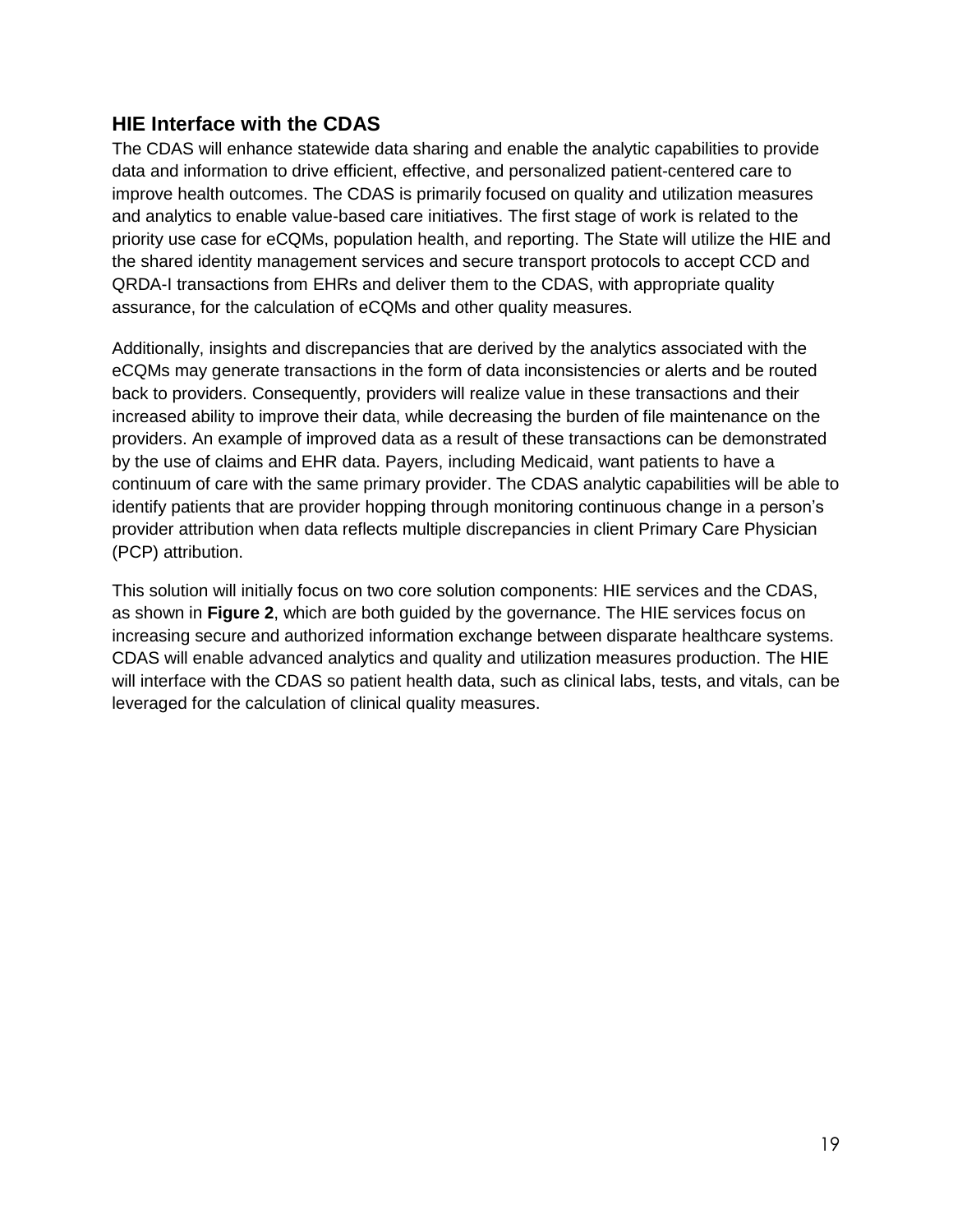#### **Figure 2**



# <span id="page-20-0"></span>**HIE Use Case Services**

As mentioned above the HIT Advisory Council approved ten use cases that are divided into two "waves" and are targeted for implementation in the first two years of HIE services. HIT PMO will develop a detailed list of requirements to deliver the specific use cases functionality by collaborating with the health ecosystem.

#### *eCQMs*

This eCQMs use case focus provides providers the ability to push their patients' clinical data, in CCD and QRDA-I formats, from the EHR(s) via the HIE to the CDAS, where their measures can be calculated, validated, and submitted for meaningful use. The CDAS architecture is based on leading open source and COTS software components and will provide the capability of an eCQM point solution. However, our goal is to have a single solution that can do much more than just calculate eCQMs. The CDAS innovative design will provide the functionality to calculate numerous quality and utilization measures based on the dynamic configuration of measure's business logic and reference data within the MDM.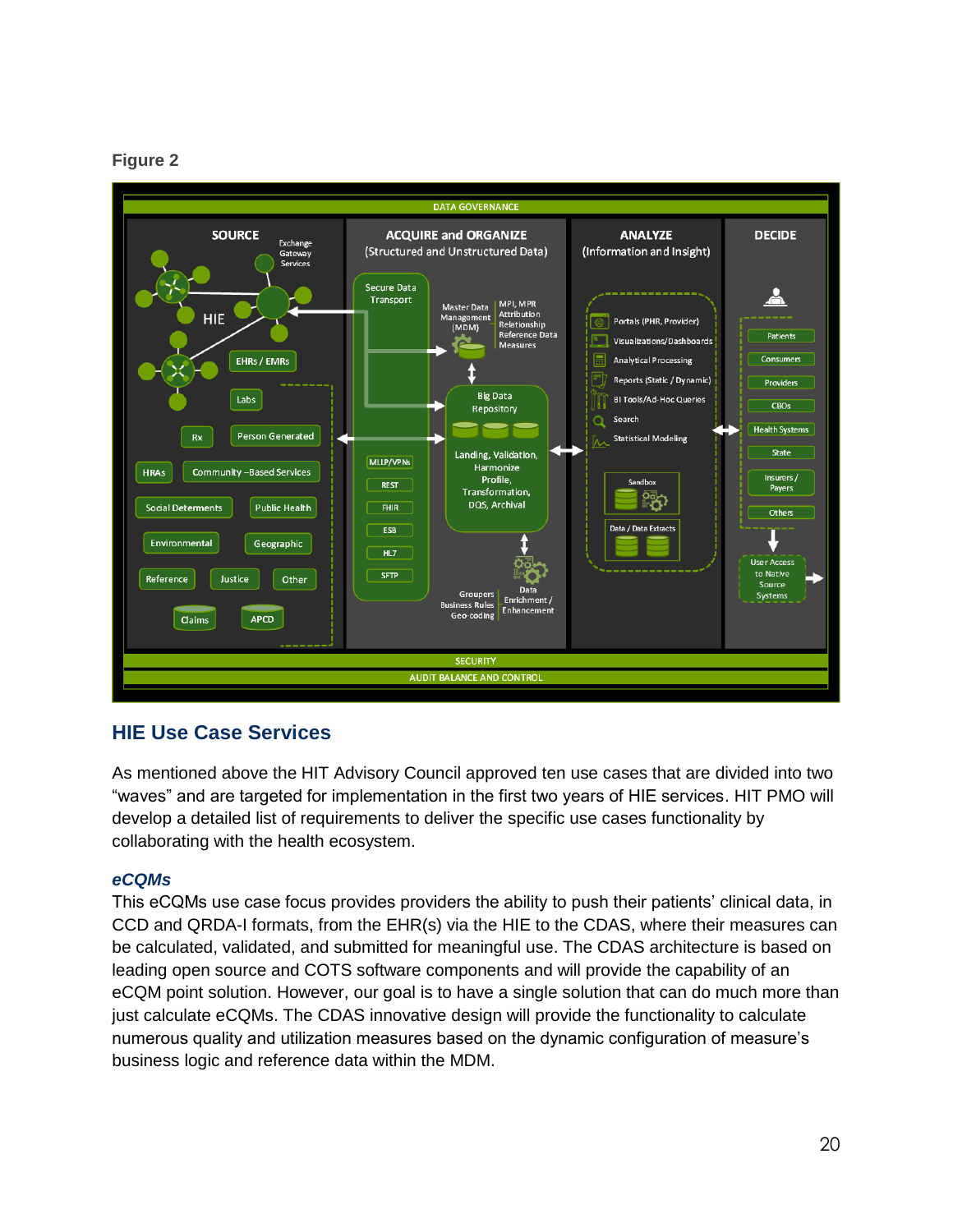#### *Longitudinal Health Record (Clinical Health Data)*

Timely and efficient access to patients' clinical health data across EHRs by healthcare professionals may inform diagnosis and treatment decisions, reduce duplication of tests, and save patients and providers' time and money by reducing the burden associated with collecting information. This use case provides providers the ability to query across the HIE to other EHRs to capture a snapshot of a patients most recent and relevant information. The HIE will provide technical assistance for onboarding providers, health systems, and other caregivers and support the deployment services through the HIE.

The entity will implement a provider portal to support the caregivers that do not have certified, interoperable EHRs, to enable those caregivers with a view of their patients' clinical health data in addition to a historical longitudinal view captured in a person's virtual health record (VHR) as a component of the CDAS.

#### *Clinical Encounter Alerts*

The State understands that clinical encounter alerts can improve care quality, continuity of care, and care transitions by, in near-real time, notifying responsible caregivers, such as primary care physicians, PCMHs, ACOs, payers, research organizations and hospital readmission programs, when patients have a clinical event such as an admission or discharge to or from an inpatient facility, emergency department, or outpatient care facility. Most providers do not know when a clinical event for one of their patients occurs outside of their practice. Providers can identify the patients for whom they would like to receive clinical encounter alerts allowing them to proactively follow up with the patient and care coordination can be initiated. Technical assistance may include supporting practices in thinking through how to stratify their patient populations and in deciding what kind of encounters they want to receive. Currently, clinical encounter alert systems in Connecticut are not fully utilized by the above-mentioned organizations for all patients requiring care coordination or transition of care support.

Connecticut plans to engage in further assessment of current systems in the state in order to delineate the functional and business requirements of clinical encounter alert technology. The assessment may include assessing the need for clinical encounter alerts, current options that may be available in Connecticut, planning for procurement, and technical assistance. It is important that Connecticut determines if there are any current systems that can be leveraged to meet the need outlined in the May 2017 environmental scan. Alerts must fit in the various workflows of clinicians and their staff, and integrate seamlessly with other HIE efforts.

#### *Immunization Information System*

The HIE will interface with the Immunization Information System to obtain vaccines, vaccinations, and immunization data to support Wave 1 and Wave 2 use cases. This project will involve the design, development, and implementation improvements to the State's systems and exchange of health information to include the DPH IIS, with a key emphasis on reducing the burden on providers while providing critical quality, clinical, and cost data to improve health outcomes.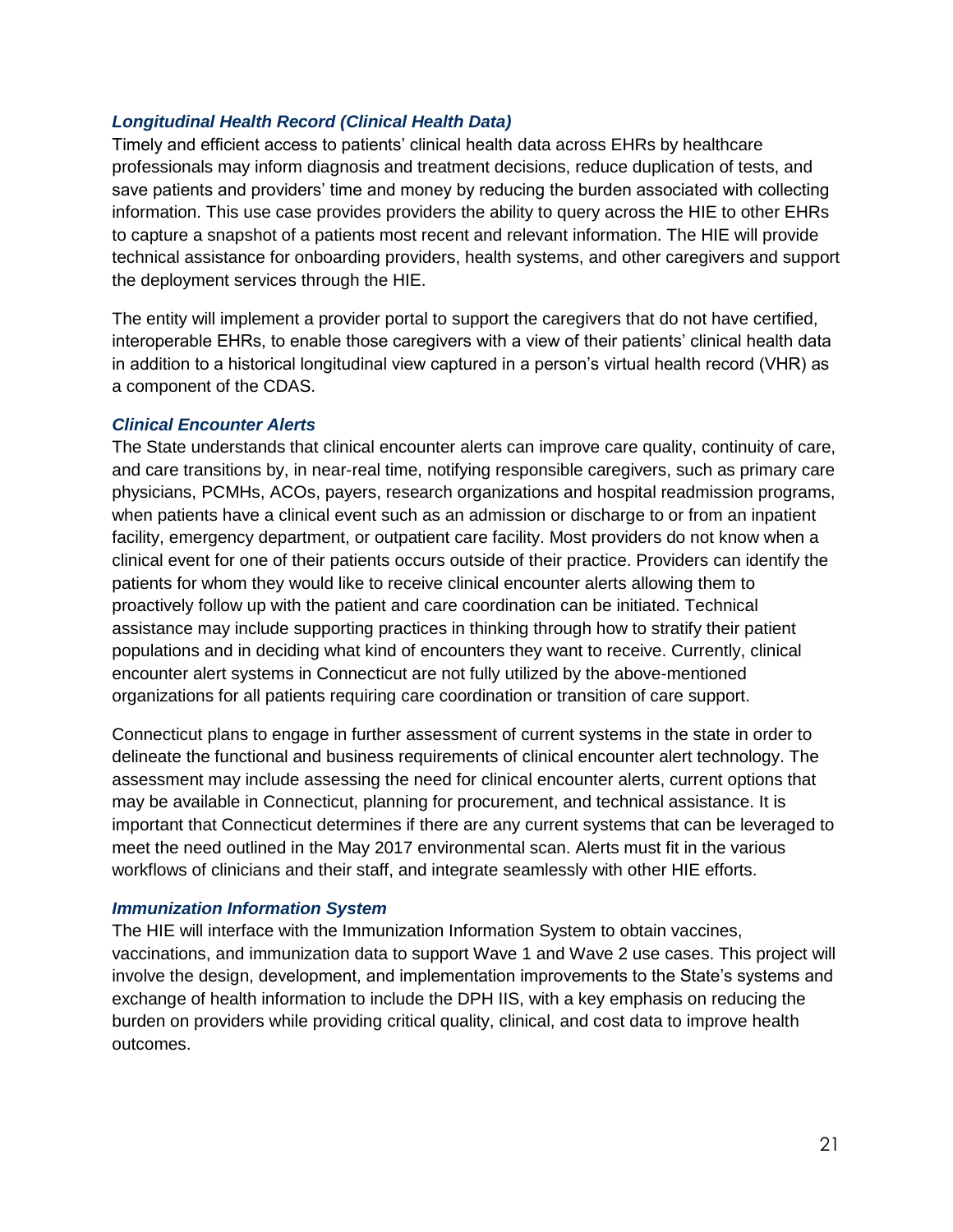#### *Public Health Reporting*

Connecticut is seeking funding for an implementation of a public health reporting gateway that would facilitate data transport in a consistent and standardized manner. In addition to immunizations, other required reporting will be supported, including syndromic surveillance, reportable labs, and reporting to the cancer registry.

In order to implement a public health reporting gateway, workflow tools need to be implemented that will improve the efficiency and effectiveness of healthcare delivery including the ability to share data bidirectionally with DPH. Activities to fulfill this need include an assessment of the capability of American Public Health Laboratories Informatic Messaging Service to serve as the public health gateway, configuration of the gateway to integrate with systems in place at DPH, communication and onboarding of providers, and monitoring of systems performance.

#### *Image Exchange*

The electronic exchange of images across organizations offers providers near real-time access to a patient's history of images, the ability to view and compare images from various locations, and the ability to collaborate with other providers. Improving image exchange efficiencies ensures a reduction in operational costs for connected hospitals and imaging services providers, improves the speed and quality of care delivery, and reduces radiation exposure from unnecessary duplication of imaging.

Image exchange complements the provision of longitudinal health records (clinical health data), offering clinicians enhanced availability of information for clinical decision-making. Connecticut must further define business and functional requirements of an image exchange utility, in order to procure image exchange services from a best-in-class vendor. The state must pursue integration of an image exchange utility with core services such as MPI and provider portal, and manage recruitment of and contracting with health systems, diagnostic imaging centers and physician practices. Healthcare organizations will require ongoing training and technical assistance to share images and establish interfaces with contracted image providers in order to optimize the use of image exchange.

## <span id="page-22-0"></span>**HIE Stakeholder Outreach and Workgroups**

Connecticut recognizes the importance of additional stakeholder engagement in order to maximize stakeholders use and participation with the HIE and quality measures. The HIT PMO's approach is to align the stakeholders' business drivers, develop/enhance/refine use cases, and establish value-based implementation priorities. To that effort, HIT PMO will outreach and open communications to the various stakeholder communities to coordinate and facilitate a succession of collaborative workshops. This engagement would also include second tier priority use cases and would seek to convene a work group to engage clinicians and their respective organizations to identify technical, workflow, business specification requirements, and implementation considerations required by the HIE and analytics solution.

The HIT PMO will convene a Clinical Advisory Work Group by recruiting clinicians to serve in the planning and implementation of high value, prioritized use cases for further input, including second tier priority use cases. This workgroup shall engage clinicians and their respective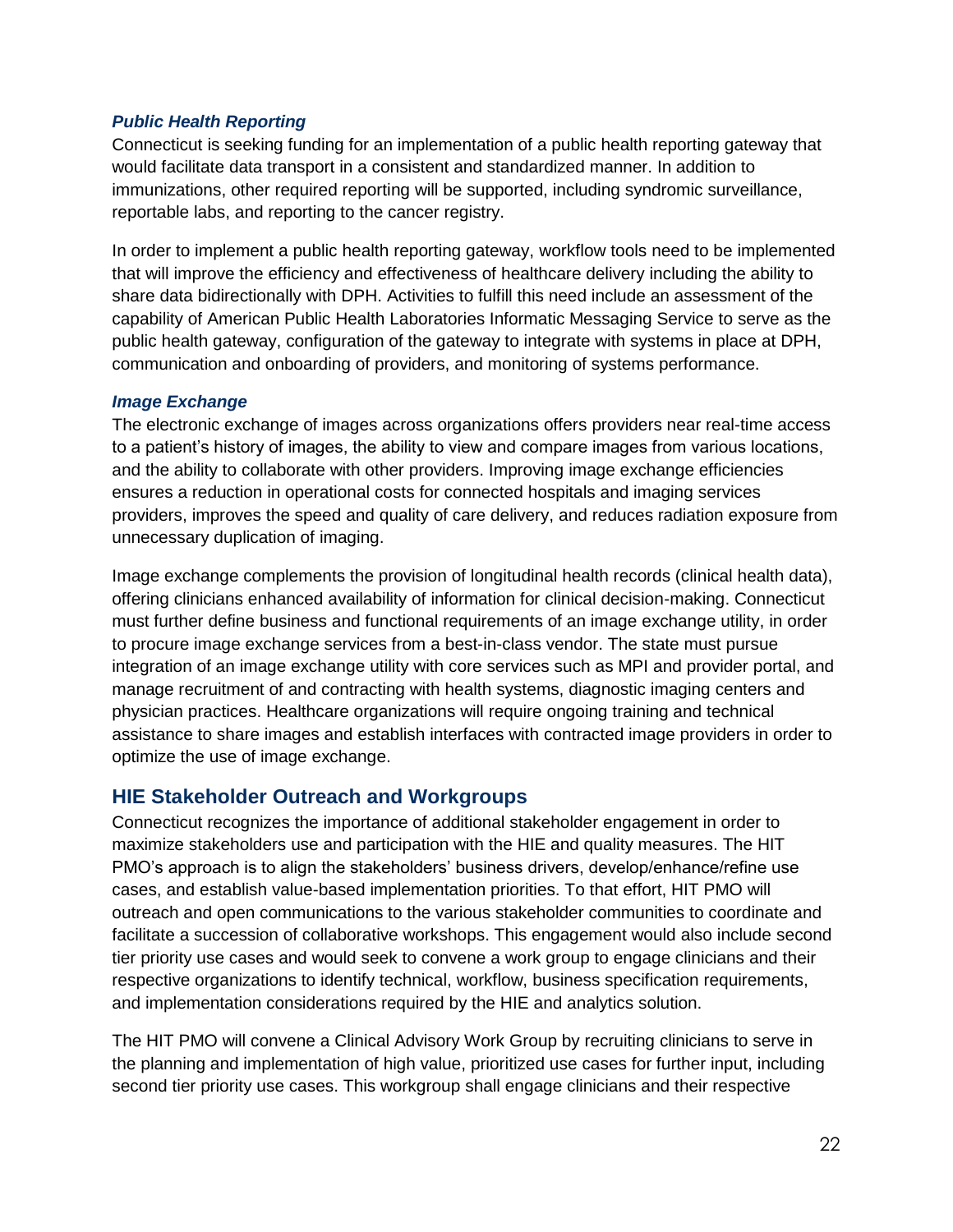organizations to identify workflow and implementation considerations required by the HIE for planning and implementation purposes.

The HIT PMO will facilitate domain experts to participate and lead work groups for incremental delivery and testing of HIE services. Domains include but not limited to clinical informatics, healthcare quality and safety, pharmacy, nursing, adult and pediatric care, and long-term care.

Consistent with the strategies set by the Office of the National Coordinator (ONC) and the advice of the HIT Advisory Council, the HIT PMO will use incremental delivery as the process to develop the Statewide HIE. Part of incremental delivery is to build, test, review and validate with stakeholders during the planning process. Using incremental delivery, the HIT PMO team will work with consumers, employers, providers and payers to test analytics, dashboards, and portals of the HIE.

Medication Reconciliation (Med Rec) was identified as a second tier priority Use Case (UC) by the State of CT HIE workgroup. Clinical informatics leaders and pharmacists have initiated the formation of a leadership group to address Med Rec to improve patient safety. The HIT PMO will convene stakeholders who work with prescription medication orders, including healthcare and technical experts, like pharmacists, clinicians, and Chief Information Officers (CIOs) of hospitals. Together, this group will be tasked to enhance and refine a Med Rec Use Case for the State. In addition, the State is making progress on polypharmacy and medication reconciliation and in January 2018 participated in a legislative forum.

This outreach will also include convening experts for the development of the HIE Implementation Strategy within ACOs and hospital systems. Stakeholder outreach will continue further to include an HIE Summit of regional and national speakers to engage and educate state healthcare leaders on best practices and standards. The HIT PMO will inform attendees on Connecticut's HIT & HIE efforts. The key objective of the HIE Summit includes convening healthcare leaders to strategize on HIE deployment within their organizations and/or communities. The education and support provided to state healthcare leaders will encourage adoption and participation in the State of CT HIE.

## <span id="page-23-0"></span>**HIE Support Services and Onboarding Activities**

The strength of the proposed Connecticut HIE services is dependent on successful provider onboarding to the HIE shared services and the additional HIE Use Case technologies. In addition to onboarding to the HIE, providers are still in need of help to use their EHRs at a high level so that they can continue to attest to Meaningful Use starting in 2018. There are many reasons that providers don't leverage the full capabilities of their EHRs – cost, staff training, technical complexity, etc. Providing technical assistance that helps providers and their staff redesign workflow, implement "train the trainer" programs, and help cover onboarding costs, including interfaces, for the HIE, increases the return on investment for both EHRs and HIE participation.

Even when options for sharing healthcare data between providers at different organizations is facilitated by a common EHR vendor and shared HIE services, providers expressed limited ability to utilize these services, understand how to retrieve data from another organization, or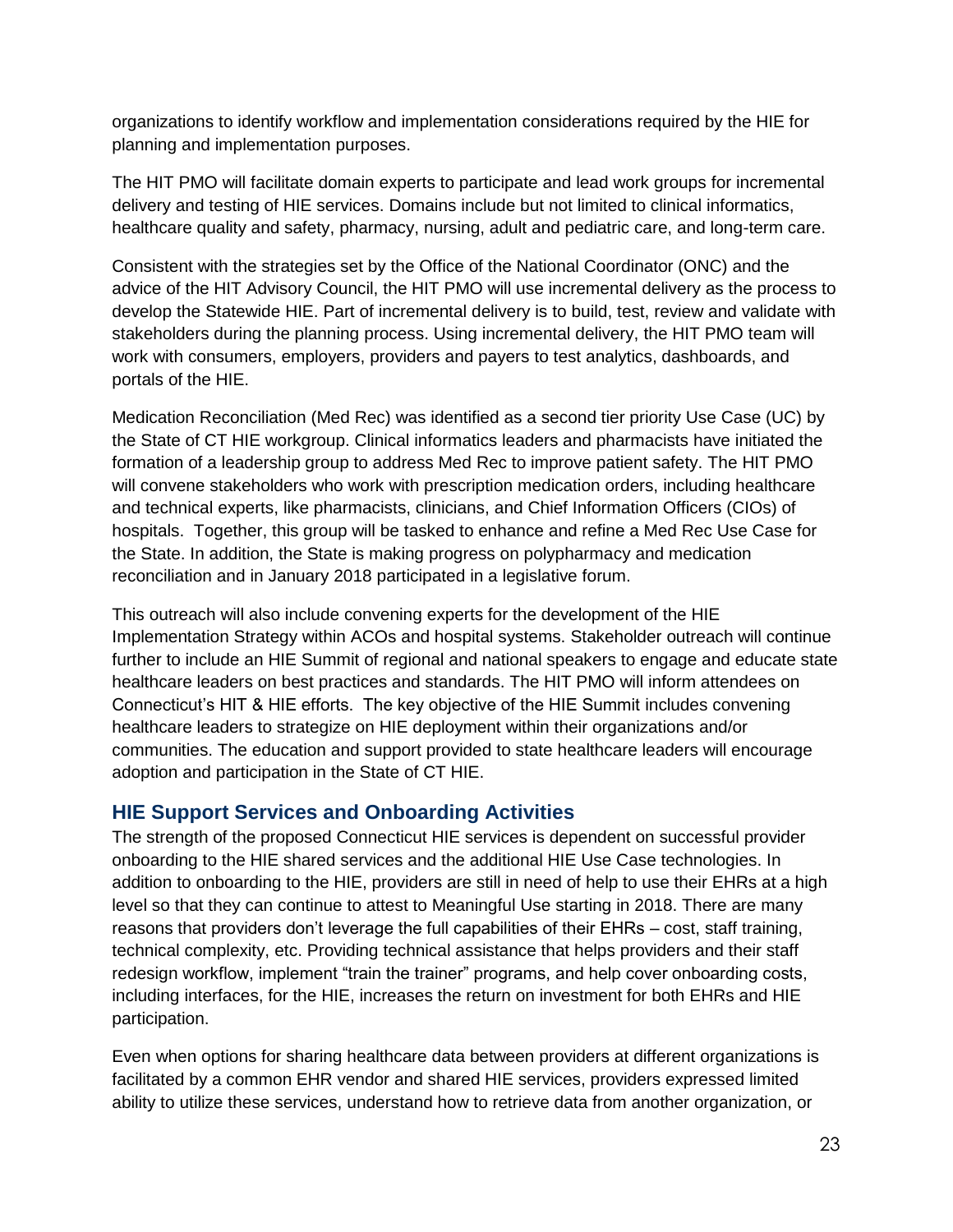integrate that data effectively into their clinical workflow. In addition, there is widespread belief that the actual technical setup for HIE services at each organization is often lacking due to knowledge, skills, and resources available to the IT staff. Technical assistance services coordinated with SIM, DPH, and resources experienced in workflow redesign and quality improvement activities will ensure services are delivered in the most efficient and effective manner

Achieving widespread adoption of health information exchange and analytics in Connecticut is going to be crucial to the overall success of the HIE services. Broad outreach will focus on establishing trust and understanding in the services provided and among stakeholders. The adoption and technical assistance strategy will be multi-pronged, occurring in phases. Once onboarded, technical assistance for HIT and business processes will be offered.

At the beginning of the first implementation year, we will conduct statewide outreach, education, and training on how to use available HIE and analytic services. We will accelerate the process by leveraging relationships with provider advocacy groups, trade organizations, and other stakeholder groups who can help spread the word. Targeted outreach will begin with eligible providers that are currently participating in the Medicaid EHR Incentive Program and those who may have been eligible but did not start participation prior to the 2016 program year. Medicaid HITECH 90/10 funds will fund and support all Medicaid providers with which eligible providers want to coordinate care (State Medicaid Director (SMD) letter #16-003 dated February 29, 2016).

Developing and implementing a strategy for provider onboarding for HIE services will begin immediately, paying close attention to aligning efforts for all of the HIE services that may cross state agencies and stakeholder groups. Onboarding will include behavioral health providers, long term care providers, substance abuse treatment providers, home health providers, correctional health providers, social workers, etc. The first stage of onboarding for the eCQM use case will occur with accountable care organizations with established relationships with OSC who demonstrate the most readiness to participate.

Technical assistance (TA) to providers will focus both on user training on technology usage, as well as TA related to privacy and security, work flows, and business processes. Technology usage training and support will be a continual process as more pieces of the solution become available. Demos of new implementations will occur, as new features are created and need to be demonstrated to stakeholders. Online webinars and videos, FAQs, a forum/chat for users to talk to each other, and an online chat with help desk (with screen sharing capability) may be available in a user accessible portal, connected directly with the user's access to the solution.

Technical assistance with business processes will use proven methods of workflow redesign and leverage existing technical assistance programs to streamline the approach to provider interaction, including SIM's Community & Clinical Integration Program. We will also build on proven methods of TA from the Regional Extension Center (REC) program to ensure continued EHR adoption and use, HIE adoption and use, public health reporting, and use of quality measures and analytics. Much like the REC program, milestones and goals may be created and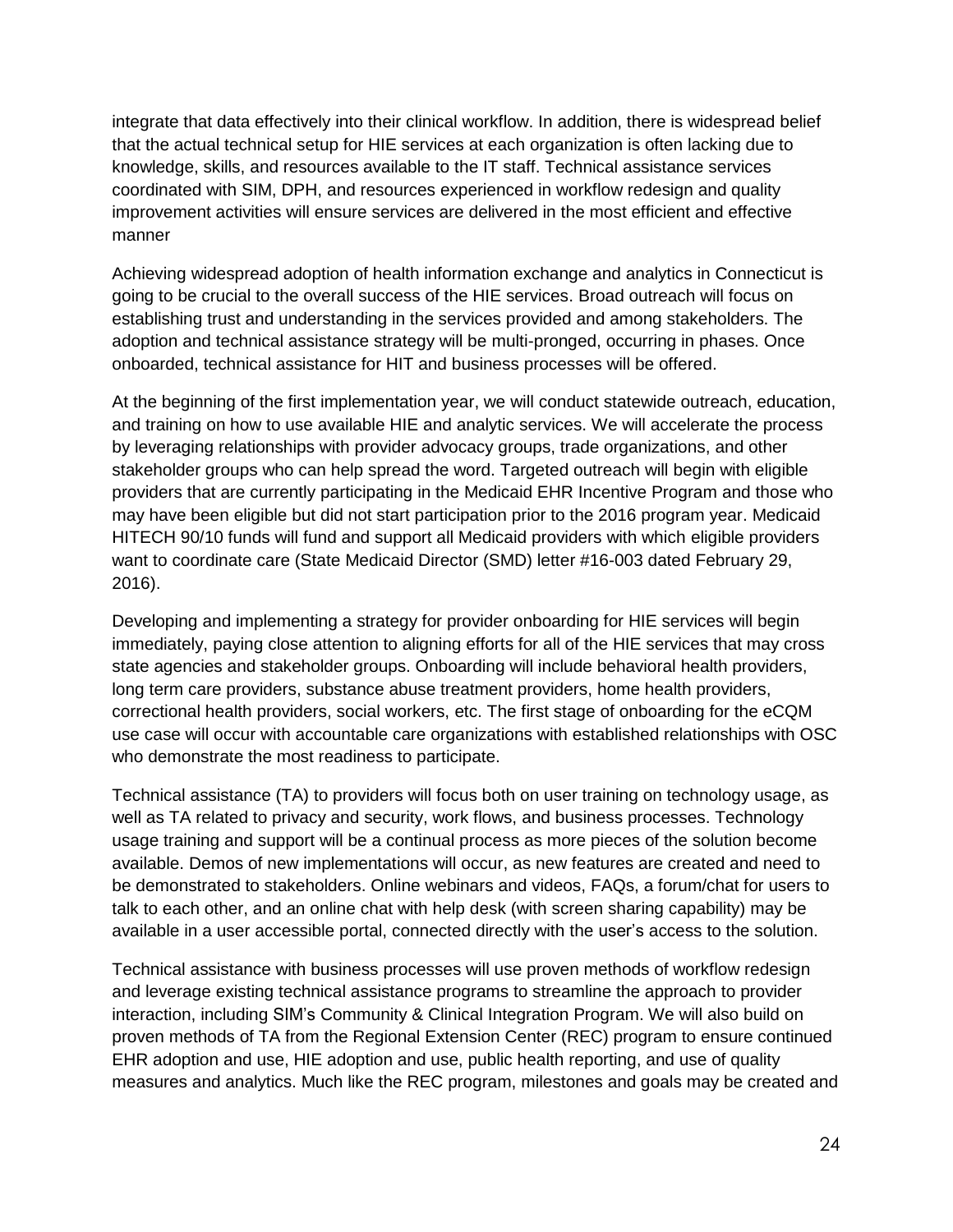monitored on a regular basis. Resources may also be offered to users for needed IT and related expenses, such as interfaces. .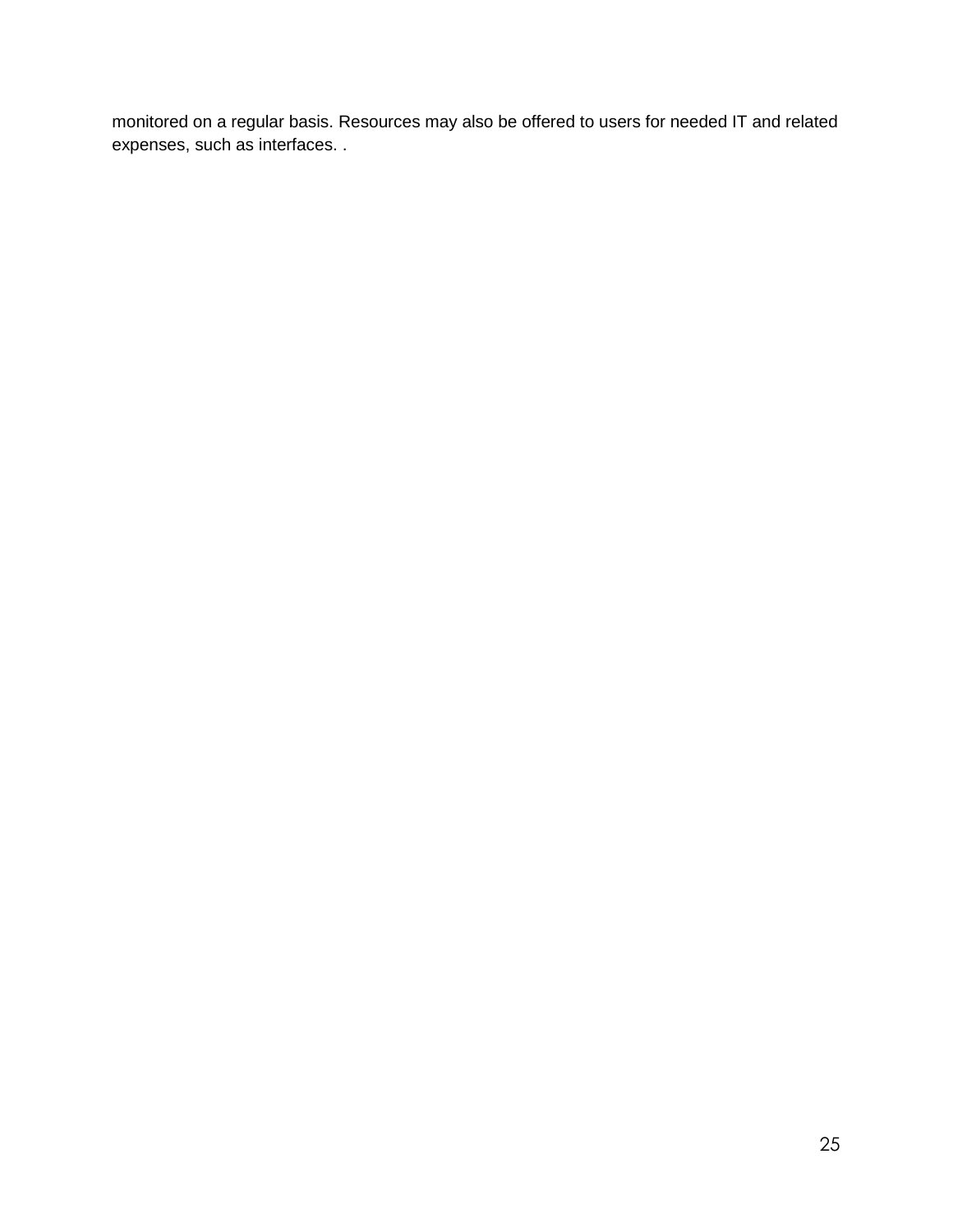# <span id="page-26-0"></span>**Recommendations for Policy, Regulatory and Legislative Changes and Other Initiatives to Promote the State's Health Information Technology and Exchange Goals**

The OHS and the HITO will review and monitor any proposed or enacted legislative changes related to P.A. 16-77 and June Special Session Public Act 17-2. The OHS will pursue policy, regulatory and legislative changes as needed based on the HITO's recommendations and with the advice of the statewide Health IT Advisory Council.

An area of consideration for the 2018 session concerns the All Payer Claims Database (APCD) and feedback regarding its data release process. Acknowledging the Federal requirements pertaining to the use and release of Medicare and Medicaid data, current APCD statutes may overly restrict what data can be released, diminishing the usefulness of the APCD data base. The OHS through the HITO seeks to collaborate with legislators to reexamine data restrictions.

As a consequence of broad stakeholder outreach, there is evidence and a great deal of support for Connecticut to capture immunization records across an individual's lifetime. The Department of Public Health (DPH) is in the process of upgrading their Immunization Information System (IIS) and processes to comply with the Centers for Disease Control (CDC) requirements. These requirements include bi-directional exchange and immunization transactions. The OHS through the HITO plans to address these concerns for capturing lifetime immunization information in a future legislative session.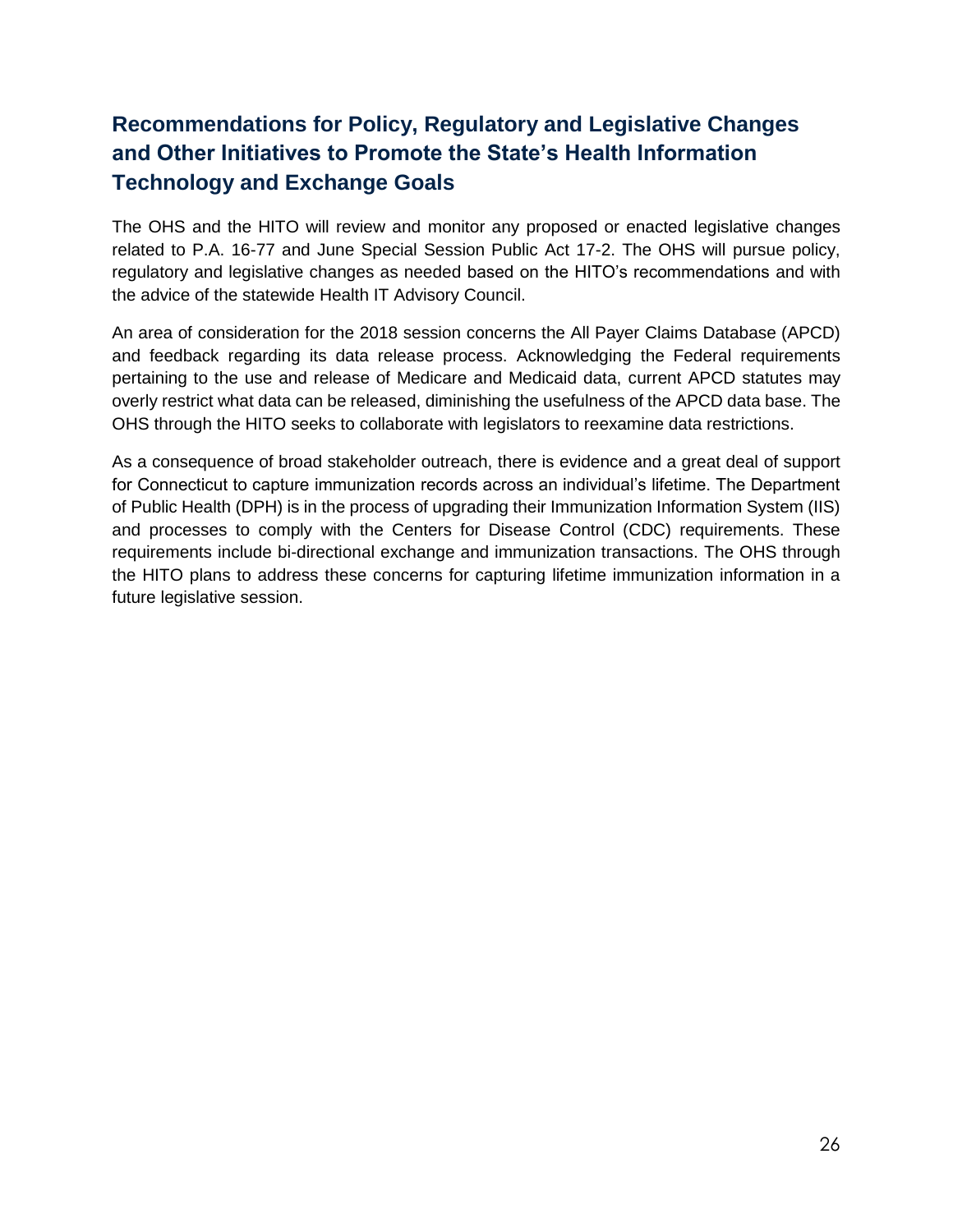# **Appendix A: Health IT Advisory Council Membership**

<span id="page-27-0"></span>

| <b>Health IT Advisory Council</b> |                       |                                                            |                                                                                        |  |  |
|-----------------------------------|-----------------------|------------------------------------------------------------|----------------------------------------------------------------------------------------|--|--|
|                                   | <b>Appointment by</b> | <b>Name</b>                                                | <b>Represents</b>                                                                      |  |  |
|                                   |                       | <b>Appointment Date</b>                                    |                                                                                        |  |  |
| 1.                                | <b>Statute</b>        | <b>Allan Hackney</b>                                       | Health Information Technology Officer or designee                                      |  |  |
| 2.                                | <b>Statute</b>        | Joe Stanford (5/11/17)<br>for Comm. Roderick Bremby        | Commissioner of Social Services or designee                                            |  |  |
| 3.                                | <b>Statute</b>        | <b>Michael Michaud</b><br>For Comm. Miriam Delphin-Rittmon | Commissioner of Mental Health and Addiction Services or designee                       |  |  |
| 4.                                | <b>Statute</b>        | Cindy Butterfield (4/17/17)<br>for Comm. Joette Katz       | Commissioner of Children and Families or designee                                      |  |  |
| 5 <sub>1</sub>                    | <b>Statute</b>        | <b>Cheryl Cepelak</b><br>for Comm. Scott Semple            | Commissioner of Correction or designee                                                 |  |  |
| 6.                                | <b>Statute</b>        | Vanessa Kapral (7/08/16)<br>Comm. Raul Pino                | Commissioner of Public Health or designee                                              |  |  |
| 7.                                | <b>Statute</b>        | Dennis C. Mitchell (03/16/17)<br>For Comm. Jordan Scheff   | Commissioner of Developmental Services or designee                                     |  |  |
| 8.                                | <b>Statute</b>        | Sandra Czunas<br>For Comptroller Kevin Lembo               | State Comptroller or Designee                                                          |  |  |
| 9.                                | <b>Statute</b>        | Mark Raymond                                               | CIO or designee                                                                        |  |  |
| 10.                               | <b>Statute</b>        | Robert Blundo (03/22/17)<br>For James Wadleigh             | CEO of the CT Health Insurance Exchange or designee                                    |  |  |
| 11.                               | <b>Statute</b>        | <b>Mark Schaefer</b>                                       | Director of State Innovation Model Initiative Program Management<br>Office or designee |  |  |
| 12.                               | <b>Statute</b>        | Dr. Bruce Metz                                             | CIO of UCHC or designee                                                                |  |  |
| 13.                               | <b>Statute</b>        | <b>Ted Doolittle</b>                                       | Healthcare Advocate or designee                                                        |  |  |
| 14.                               | Governor              | Kathleen DeMatteo<br>02/19/2016                            | Representative of a health system that include more than one<br>hospital               |  |  |
| 15.                               | <b>Governor</b>       | <b>David Fusco</b><br>03/09/2016                           | Representative of the health insurance industry                                        |  |  |
| 16.                               | Governor              | Nicolangelo Scibelli<br>01/19/2016                         | Expert in health information technology                                                |  |  |
| 17.                               | Governor              | Patricia Checko<br>01/19/2016                              | Healthcare consumer or consumer advocate                                               |  |  |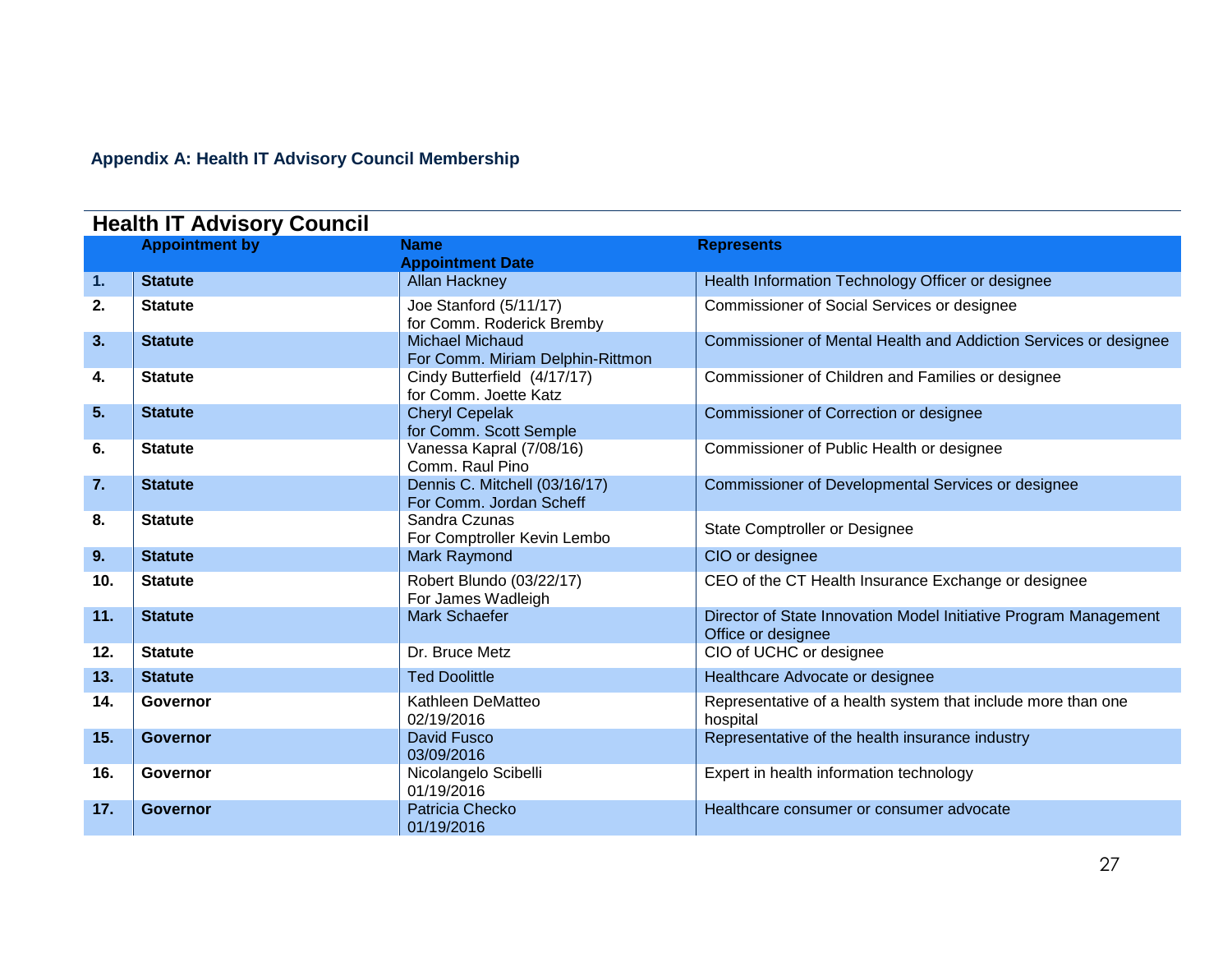| <b>Health IT Advisory Council</b> |                                                        |                                                |                                                                                                             |  |  |
|-----------------------------------|--------------------------------------------------------|------------------------------------------------|-------------------------------------------------------------------------------------------------------------|--|--|
|                                   | <b>Appointment by</b>                                  | <b>Name</b>                                    | <b>Represents</b>                                                                                           |  |  |
|                                   |                                                        | <b>Appointment Date</b>                        |                                                                                                             |  |  |
| 18.                               | Governor                                               | <b>Robert Tessier</b><br>10/8/2015             | An employee or trustee of a plan established pursuant to<br>subdivision (5) of subsection (c) of 29 USC 186 |  |  |
| 19.                               | <b>President Pro Tempore of Sen.</b>                   | <b>Robert Rioux</b><br>9/20/2016               | Representative of a federally qualified health center                                                       |  |  |
| 20.                               | President Pro Tempore of Sen.                          | Jeannette DeJesus<br>07/31/2015                | <b>Provider of Behavioral Health Services</b>                                                               |  |  |
| 21.                               | <b>President Pro Tempore of Sen.</b>                   |                                                | Representative of the Connecticut State Medical Society                                                     |  |  |
| 22.                               | Speaker of the House of Rep.                           | Lisa Stump<br>11/22/2016                       | Technology expert who represents a hospital system                                                          |  |  |
| 23.                               | Speaker of the House of Rep.                           | <b>Jake Star</b><br>11/17/2016                 | Provider of home healthcare services                                                                        |  |  |
| 24.                               | Speaker of the House of Rep.                           | Open                                           | Healthcare consumer or a healthcare consumer advocate                                                       |  |  |
| 25.                               | Majority Leader of the Sen.                            | <b>Patrick Charmel</b><br>11/30/2015           | Representative of an independent community hospital                                                         |  |  |
| 26.                               | Majority Leader of the House of<br>Rep.                |                                                | Physician who provides services in a multispecialty group and who<br>is not employed by a hospital          |  |  |
| 27.                               | Minority Leader of the Sen.                            | Joseph L. Quaranta, MD (Co-Chair)<br>7/22/2015 | Primary care physician who provides services in a small<br>independent practice                             |  |  |
| 28.                               | Minority Leader of the House of<br>Rep.                | Alan D. Kaye, MD<br>8/24/2015                  | Expert in healthcare analytics and quality analysis                                                         |  |  |
| 29.                               | President Pro Tempore of Sen.                          | Dina Berlyn<br>Designee                        | President Pro Tempore of Senate or designee                                                                 |  |  |
| 30.                               | Speaker of the House of Rep.                           |                                                | Speaker of the House of Representatives or designee                                                         |  |  |
| 31.                               | Minority Leader of the Sen.                            | Jennifer Macierowski<br>Designee 8/20/2015     | Minority Leader of the Senate or designee                                                                   |  |  |
| 32.                               | Minority Leader of the House of<br>Rep.                | Prasad Srinivasan, MD<br>Designee 8/10/2015    | Minority Leader of the House of Representatives or designee                                                 |  |  |
| 33.                               | <b>Health IT Advisory Council Co-</b><br><b>Chairs</b> | Open                                           | <b>Health IT Advisory Council Co-Chairs Appointee</b>                                                       |  |  |
| 34.                               | <b>Health IT Advisory Council Co-</b><br><b>Chairs</b> | Open                                           | Health IT Advisory Council Co-Chairs Appointee                                                              |  |  |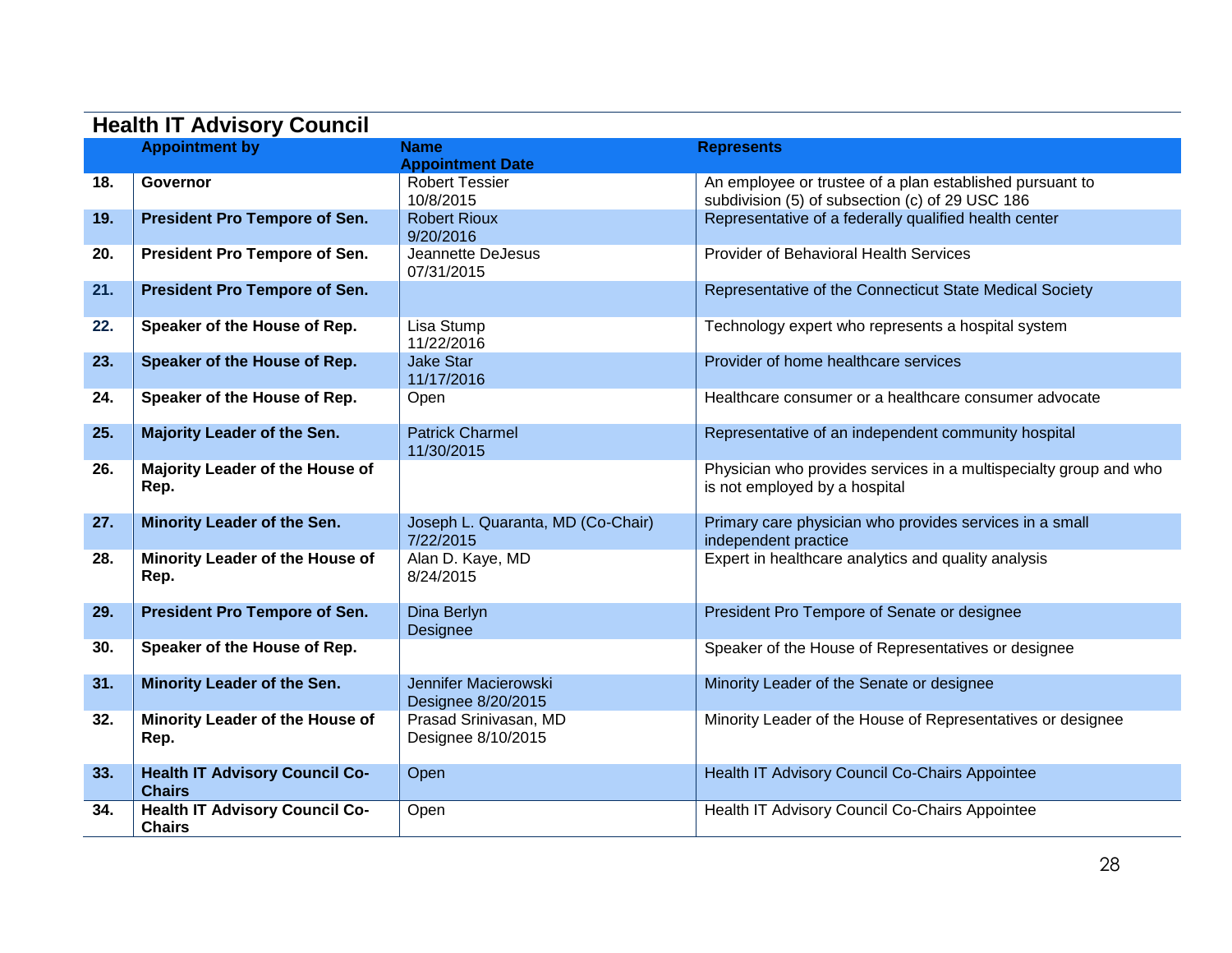| <b>Health IT Advisory Council</b> |                                       |                         |                                                |  |  |  |
|-----------------------------------|---------------------------------------|-------------------------|------------------------------------------------|--|--|--|
|                                   | <b>Appointment by</b>                 | <b>Name</b>             | <b>Represents</b>                              |  |  |  |
|                                   |                                       | <b>Appointment Date</b> |                                                |  |  |  |
| 35.                               | <b>Health IT Advisory Council Co-</b> | Open                    | Health IT Advisory Council Co-Chairs Appointee |  |  |  |
|                                   | <b>Chairs</b>                         |                         |                                                |  |  |  |
| 36.                               | <b>Health IT Advisory Council Co-</b> | Open                    | Health IT Advisory Council Co-Chairs Appointee |  |  |  |
|                                   | <b>Chairs</b>                         |                         |                                                |  |  |  |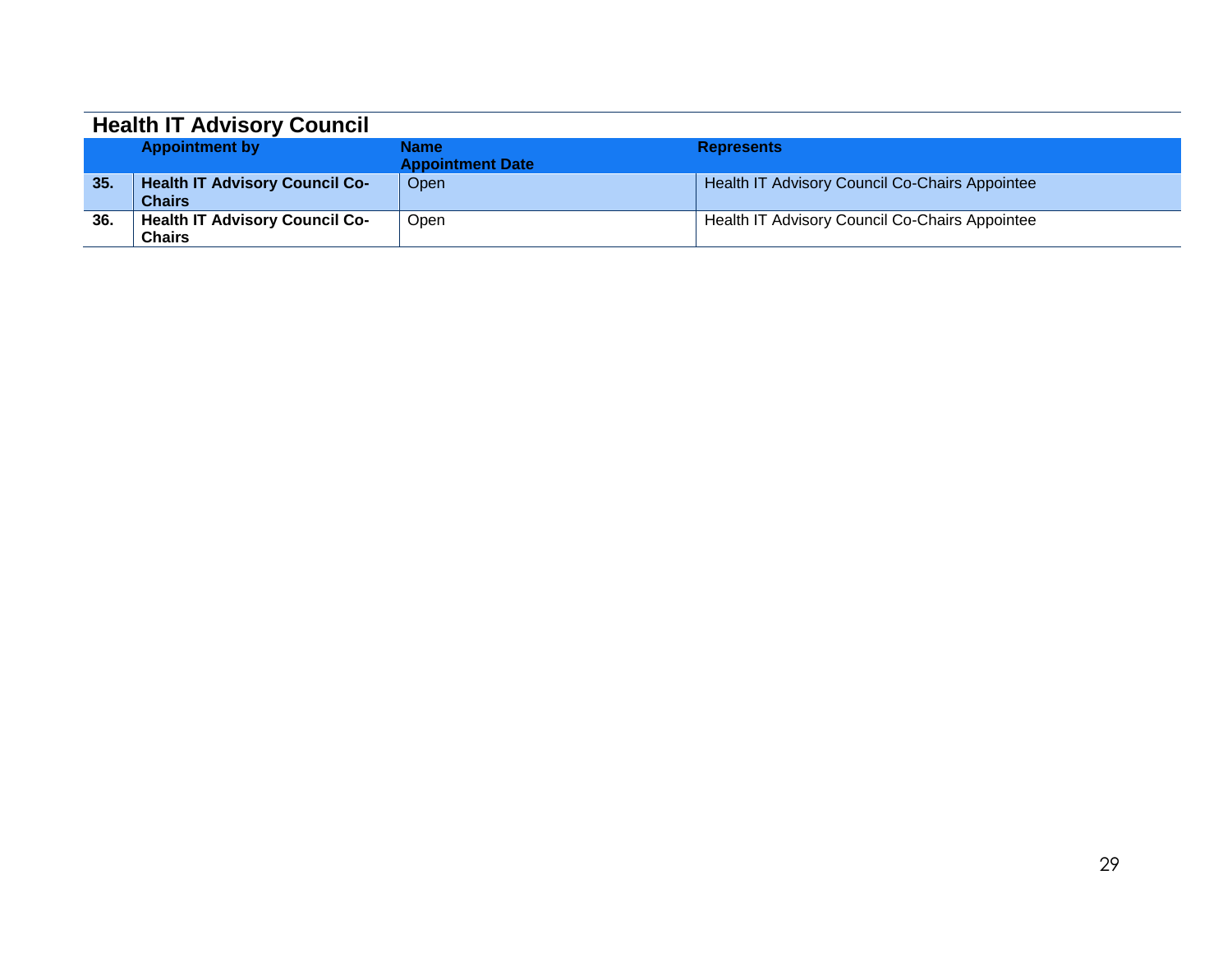#### **Appendix B: Biographies of HIT PMO**

#### **Allan Hackney Health Information Technology Officer**



Allan is an outcome-driven, people-oriented leader recognized for developing and executing pragmatic strategies that drive growth, improve efficiency and control risk. He serves as Connecticut's Health Information Technology Officer, a role he was appointed to by Lt. Governor Nancy Wyman to develop and coordinate the implementation of a state-wide health information technology strategy, and to build and operate a health information exchange.

Previously, Allan served as SVP & Chief Information Officer (CIO) at John Hancock Financial Services with oversight of the company's technical teams. In this role, he introduced mobile computing and the first company-wide customer data repository. As a catalyst for change, he created shared services and optimized vendors, generating millions in free cash flow to reinvest in new functions and capabilities.

Allan joined John Hancock from AIG Consumer Finance Group where, as CIO and Operations Executive, he led the effort to reposition autonomous banking and lending operations into a more integrated global platform to enable significant expansion. Previously, he was SVP of IT for Bank of

<span id="page-30-0"></span>America Commercial Finance.

Allan started his career at GE, where he held a number of leadership positions in the USA and Japan for GE Capital's global consumer finance business, led more than 50 global IT due diligence and M&A integration transactions, and headed GE Capital's initiative to launch Six Sigma across its IT function.

Allan was named a Computerworld Premier 100 CIO during 2012, and is a Mentor in Columbia University's Technology Management Masters program. Professionally, he also holds CISM and CRISC certifications.

In the community, Allan co-founded the Boston region and is a member of the Board of Directors of buildOn, a national non-profit organization that empowers youth is to break the cycle of poverty, illiteracy and low expectations through service and education. He is also on the Board of Directors for Common Impact, the national leader in developing tomorrow's leaders through skill-based volunteering and community engagement.

Allan graduated with a Bachelor's degree from Colgate University. He and his wife, Jane, reside in New Canaan, CT and Boston, MA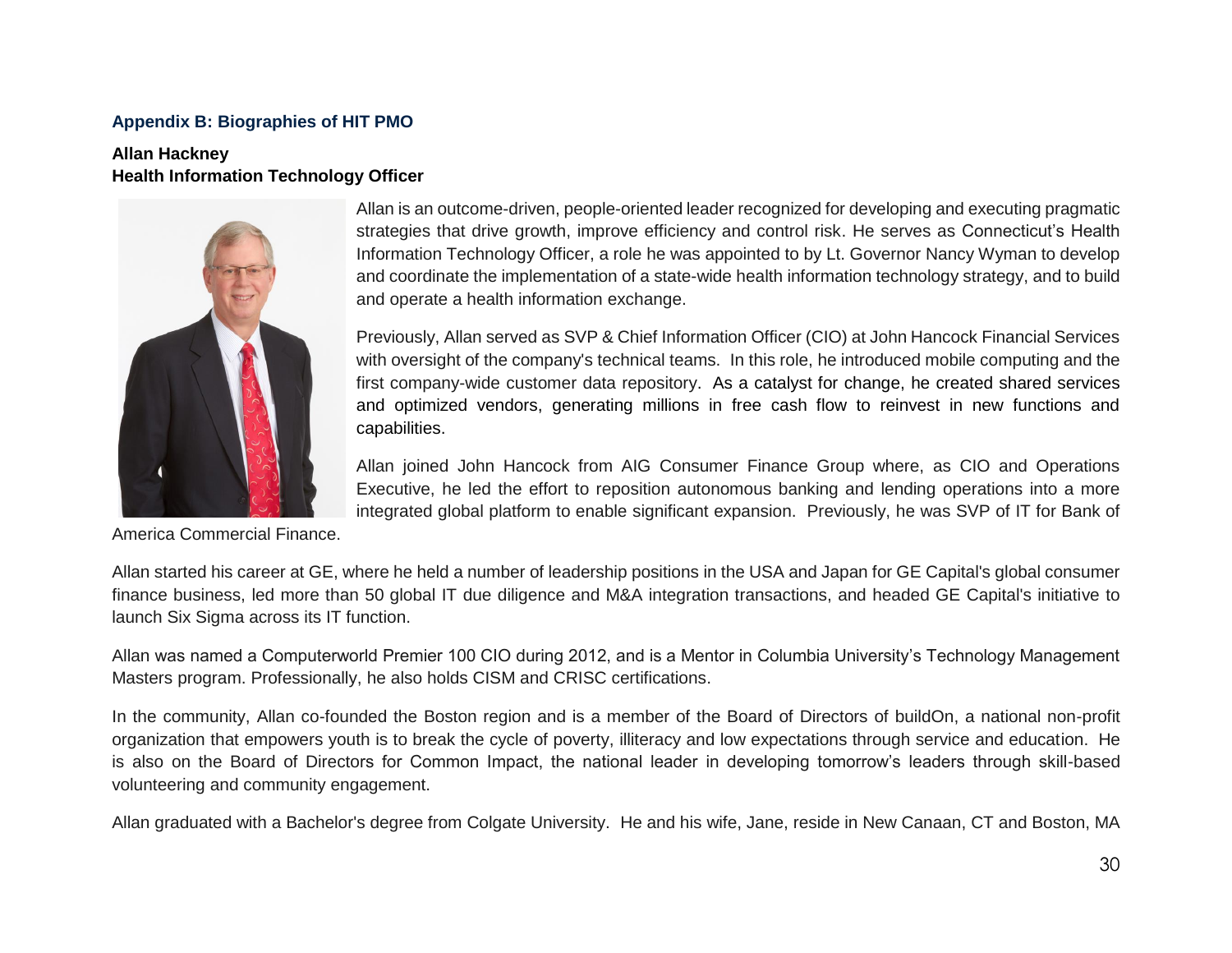## **Alan Fontes HIT Director, Solution Architect**

Alan is an Analytics and Information Management (AIM) Solution Architect with over 30 years of experience designing innovative solutions to empower businesses with the information and insight they need to make data-driven decisions. He has developed innovative solutions to improve the population's health status and wellbeing through outcomes-based analyses that have been used to enhance the efficacy of program services and guide the quality of health and human services delivery, migrating from a purely reactive cost-based model to a proactive preventable event management solution.

Alan has provided leadership to organizations and held executive level positions as Chief Information Officer (CIO), Chief Operations Officer (COO), and Managing Partner of managed care and advanced analytics organizations. He has worked with State and Federal government agencies, national healthcare payers, managed care organizations, integrated healthcare delivery systems, and service contractors in the areas of data governance, master data management, data transformation and integration, advanced analytics, clinical groupers and stratification models, business and clinical intelligence (BCI), information visualization and delivery, business process design, and solution integration.

In addition, Alan has served in the United States Army for over 30 years, where he has provided the leadership for military deployments and global operations to include a chief operations officer for the mobilization of forces in support of Overseas Contingency Operations, including OPERATION IRAQI FREEDOM and OPERATION ENDURING FREEDOM.

#### **Thomas Agresta MD, MBI**

# **Professor and Director of Medical Informatics Family Medicine**

# **Director of Clinical Informatics - Center for Quantitative Medicine**

## **Section Leader for Informatics Connecticut Institute for Primary Care Innovation**

Dr. Agresta is a seasoned family physician, educator, administrator, researcher and innovator with a history of bringing together multidisciplinary teams to focus on developing novel methods for creating, using and evaluating technology in both clinical and teaching settings. He has a bachelors in biomedical engineering from Stevens Institute of Technology, a medical degree from New Jersey Medical School, and a masters in biomedical informatics from Oregon Health Sciences University. He oversees the Electronic Medical Record for the Family Medicine Residency Clinic, and has held state-level leadership roles in adoption and implementation for Health Information Exchange and Electronic Health Records. Dr. Agresta is also the section leader for Informatics in the Connecticut Institute for Primary Care Innovation, a joint venture between the University of Connecticut and St. Francis Hospital. He has research interests in using technology to enhance the care of patients, as well as the experience and efficiency of providers.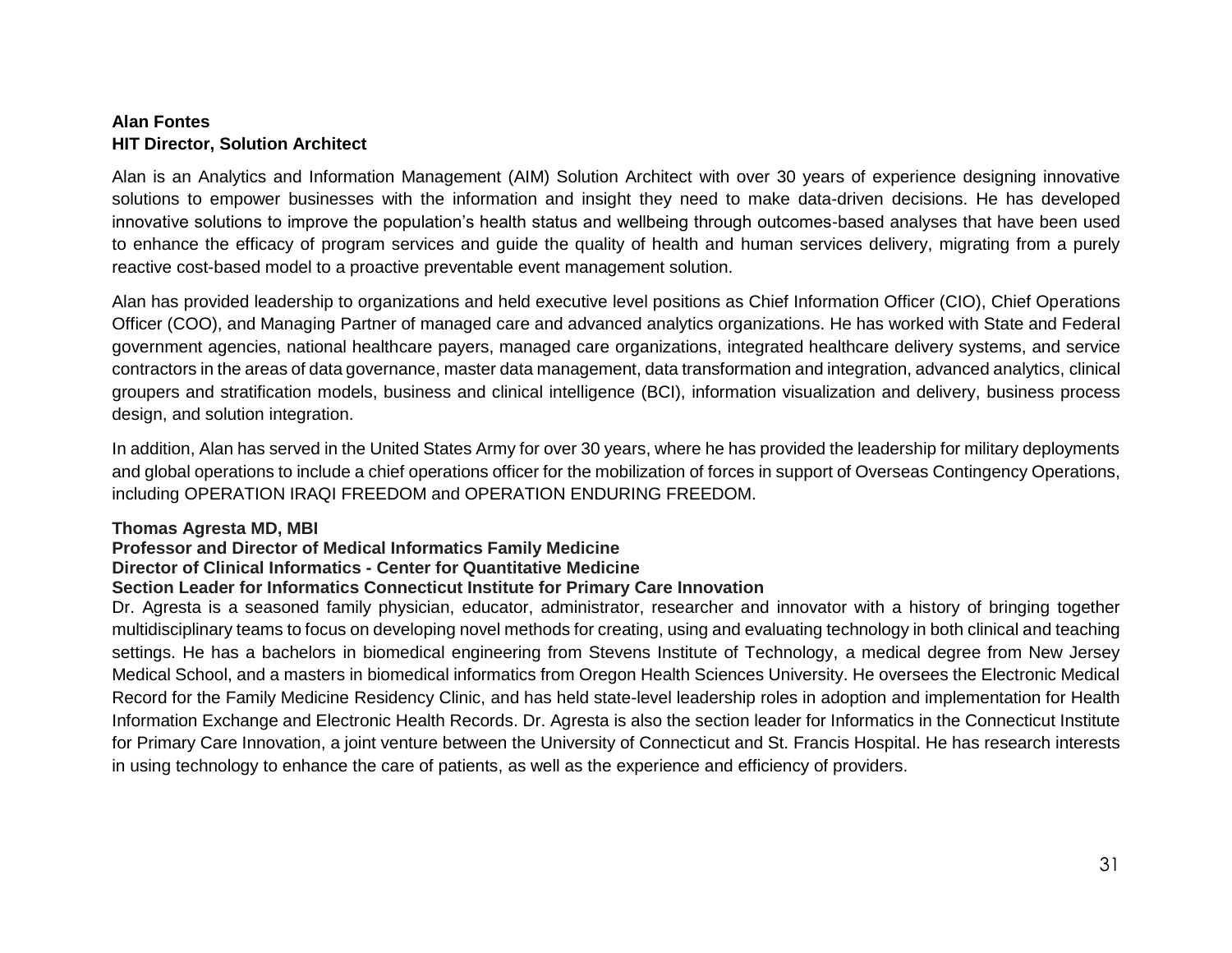### **Sarju Shah, MPH Project Manager**

Sarju is a public health professional with over ten years' experience in project management and multi-stakeholder initiatives. Currently, Sarju provides project planning expertise and management support to achieve advancements in the adoption of Health IT and health information exchange. In her position, she works with teams to develop actionable reports, policy recommendations, and technical assistance. Sarju has worked at the Department of Public Health and the University of Connecticut Health Center, securing over \$40 million in grant awards for a broad array of public health initiatives – including obesity, chronic disease prevention, maternal health and Health IT. Sarju received a bachelor's degree and a master's degree in public health, healthcare management and epidemiology from Boston University.

### **Jennifer Richmond, LCSW, CHC Senior Program Manager, Health Information Exchange**

Jennifer Richmond is a member of the HIT PMO and will oversee the implementation of the state HIE. Jennifer has 18+ years of experience in the healthcare field, including the management of three end-to-end EHR implementations, having also led the information technology, quality, clinical, and compliance functions. She has worked in various settings, including private non-profit community settings and hospitals. Jennifer comes to the HIT team from a long career at Clifford Beers Clinic, where she held many leadership roles, including Compliance and HIPPA Privacy Officer, Director of Health Informatics and Information Management, and Director of Quality Improvement. She is a Licensed Clinical Social Worker (LCSW) and holds a Certification in Healthcare Compliance (CHC).

#### **Dino A. Puia**

#### **Program Manager, HIT Project Management Office**

Dino is a 25+ year IT professional who has worked in the Insurance, IT Consulting and Healthcare fields. Dino's most recent position was leading various delivery teams at MassMutual Insurance Company, supporting their Distribution, Compensation & Recognition, Post Issue, Broker Dealer and 3<sup>rd</sup> Party Distribution areas. Dino has also lead other application systems development/operations teams, engineering and infrastructure functions while at MassMutual. Prior to that, Dino worked for the consulting firm PRT Group Inc/enherent Corp providing application development for various clients utilizing on-shore, near-shore and off-shore contracting services and resources. At the start of his career, Dino worked for Aetna Life Insurance Co with a focus on the Aetna Health plans business where he was the Co-Designer of their HMO Administrative System conversion strategy when Aetna merged with US Healthcare in 1996.